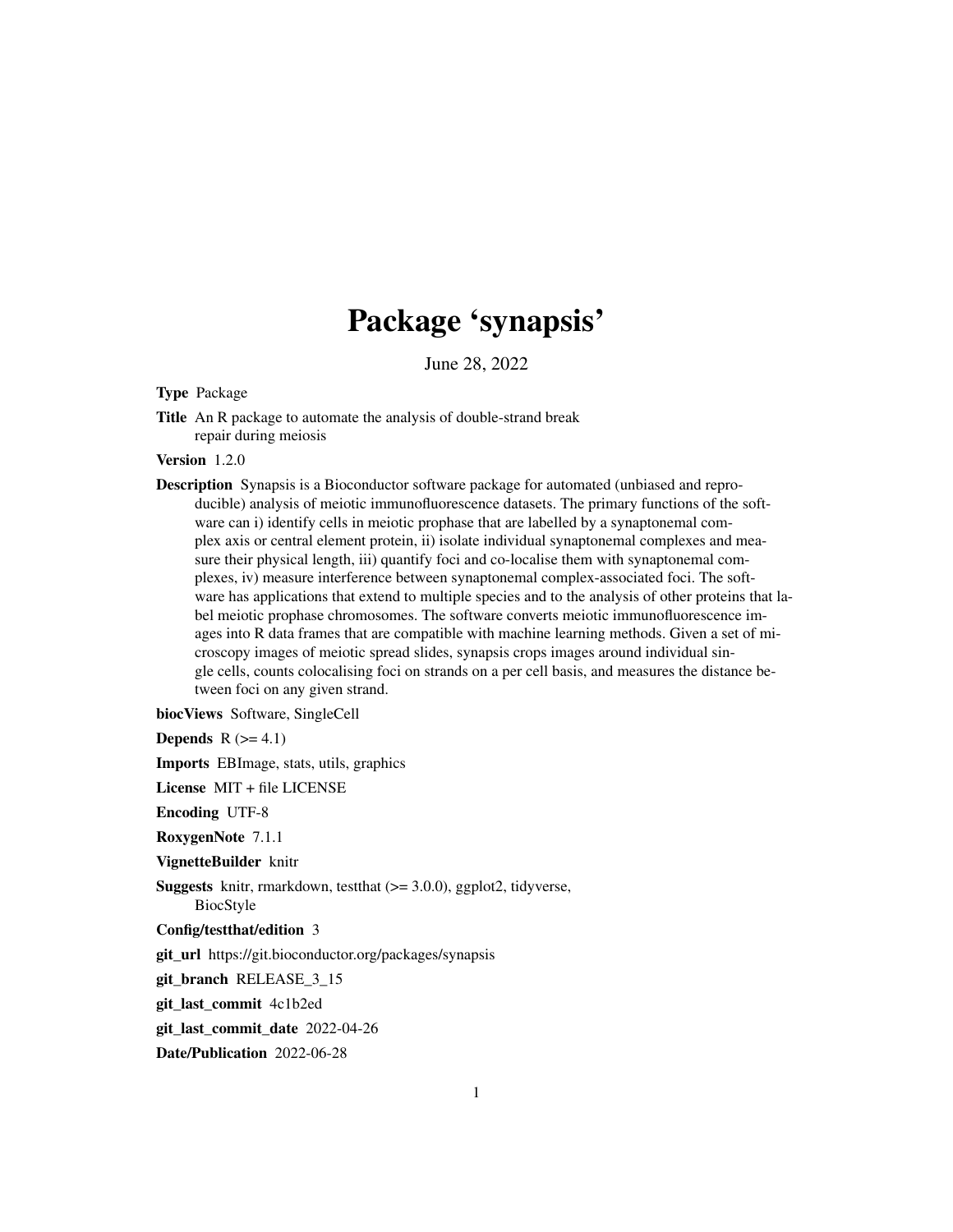```
Author Lucy McNeill [aut, cre, cph] (<https://orcid.org/0000-0003-1752-4882>),
     Wayne Crismani [rev, ctb] (<https://orcid.org/0000-0003-0143-8293>)
```
Maintainer Lucy McNeill <luc.mcneill@gmail.com>

# R topics documented:

| Index | 23 |
|-------|----|
|       |    |
|       |    |
|       |    |
|       |    |
|       |    |
|       |    |
|       |    |
|       |    |
|       |    |
|       |    |
|       |    |
|       |    |
|       |    |
|       |    |
|       |    |
|       |    |

annotate\_foci\_counting

*annotate\_foci\_counting*

#### Description

Contains all plotting routines for count foci annotation

```
annotate_foci_counting(
  img_file,
  cell_count,
  img_orig,
  img_orig_foci,
  artificial_amp_factor,
  strands,
  coincident_foci,
  foci_label,
  alone_foci,
 percent_px,
  foci_per_cell
\mathcal{E}
```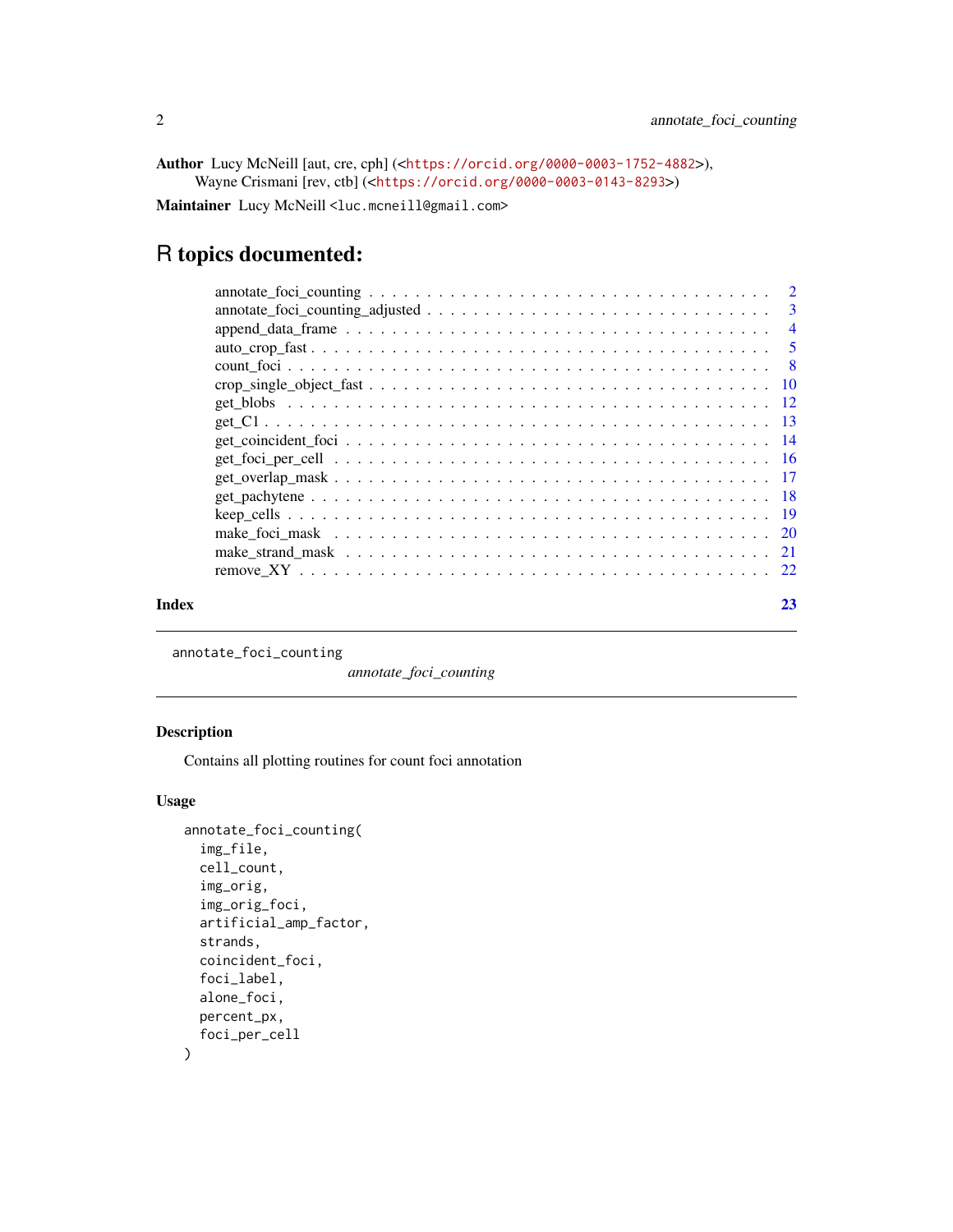<span id="page-2-0"></span>

| img_file                   | cell's file name                                                                                                      |
|----------------------------|-----------------------------------------------------------------------------------------------------------------------|
| cell_count                 | unique cell counter                                                                                                   |
| img_orig                   | original strand crop                                                                                                  |
| img_orig_foci              | cropped foci channel                                                                                                  |
| artificial_amp_factor      | amplification factor                                                                                                  |
| strands<br>coincident_foci | black white mask of strand channel                                                                                    |
|                            | mask of overlap between strand and foci channel                                                                       |
| foci_label                 | black and white mask of foci channel                                                                                  |
| alone_foci                 | estimated number of foci that are NOT on a strand.                                                                    |
| percent_px                 | percentage of foci mask that coincides with strand channel small number indi-<br>cates potentially problematic image. |
| foci_per_cell              | number of foci counted per cell                                                                                       |

# Value

displays key steps from raw image to coincident foci count

annotate\_foci\_counting\_adjusted

*annotate\_foci\_counting\_adjusted*

# Description

Contains all plotting routines for count foci annotation

```
annotate_foci_counting_adjusted(
 img_file,
 cell_count,
  img_orig,
  img_orig_foci,
  artificial_amp_factor,
  strands,
  coincident_foci,
  foci_label,
 alone_foci,
 percent_px,
  foci_per_cell
\mathcal{E}
```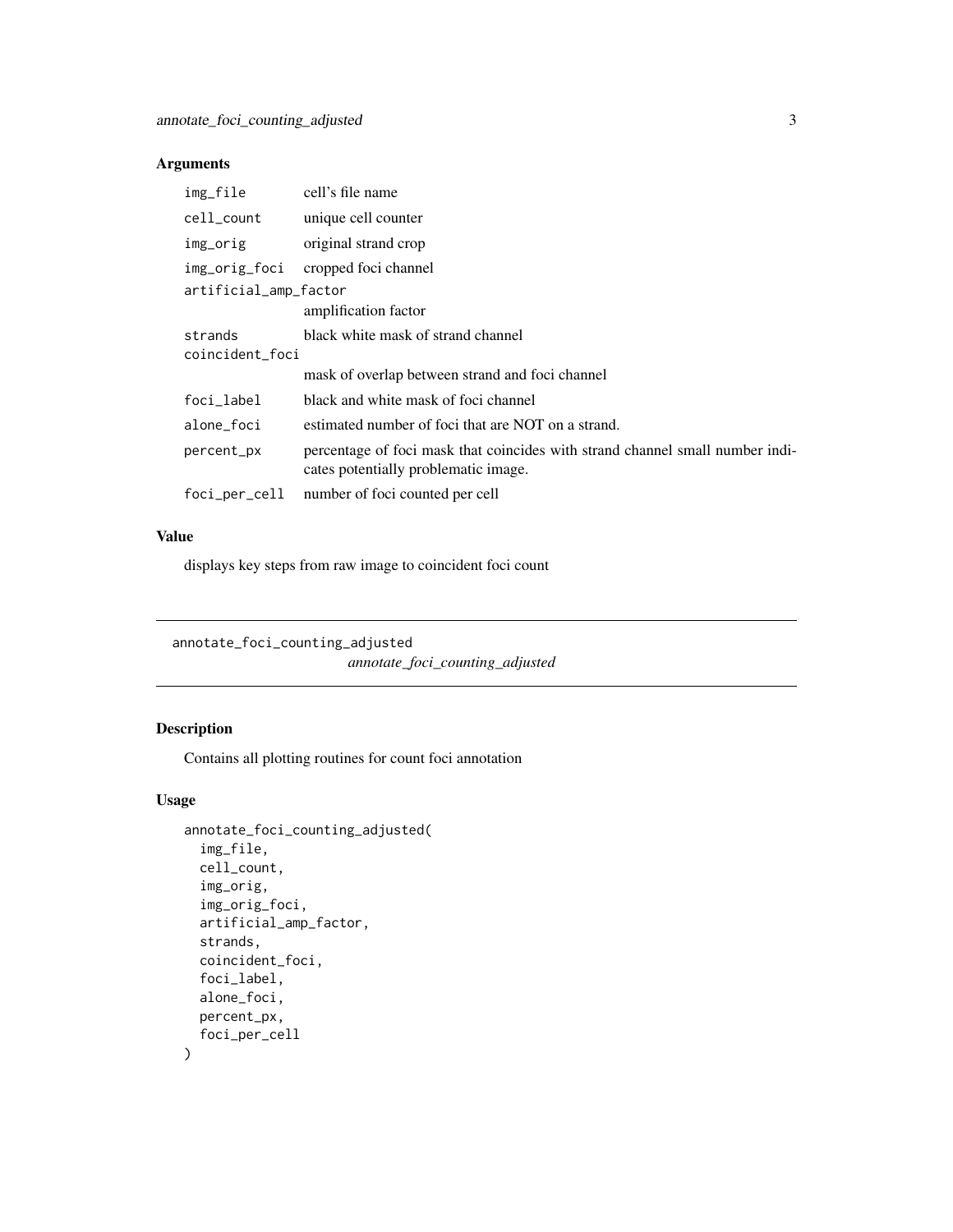| img_file              | cell's file name                                                                                                      |
|-----------------------|-----------------------------------------------------------------------------------------------------------------------|
| cell_count            | unique cell counter                                                                                                   |
| img_orig              | original strand crop                                                                                                  |
| img_orig_foci         | cropped foci channel                                                                                                  |
| artificial_amp_factor |                                                                                                                       |
|                       | amplification factor                                                                                                  |
| strands               | black white mask of strand channel                                                                                    |
| coincident_foci       |                                                                                                                       |
|                       | mask of overlap between strand and foci channel                                                                       |
| foci_label            | black and white mask of foci channel                                                                                  |
| alone_foci            | estimated number of foci that are NOT on a strand.                                                                    |
| percent_px            | percentage of foci mask that coincides with strand channel small number indi-<br>cates potentially problematic image. |
| foci_per_cell         | number of foci counted per cell                                                                                       |

# Value

displays key steps from raw image to coincident foci count

append\_data\_frame *append\_data\_frame*

#### Description

applies new row to data frame

```
append_data_frame(
 WT_str,
 KO_str,
 WT_out,
 KO_out,
  img_file,
  foci_areas,
  df_cells,
 cell_count,
  stage,
  foci_per_cell,
  image_mat,
 percent_px,
  alone_foci,
 discrepant_category,
 C1
\mathcal{E}
```
<span id="page-3-0"></span>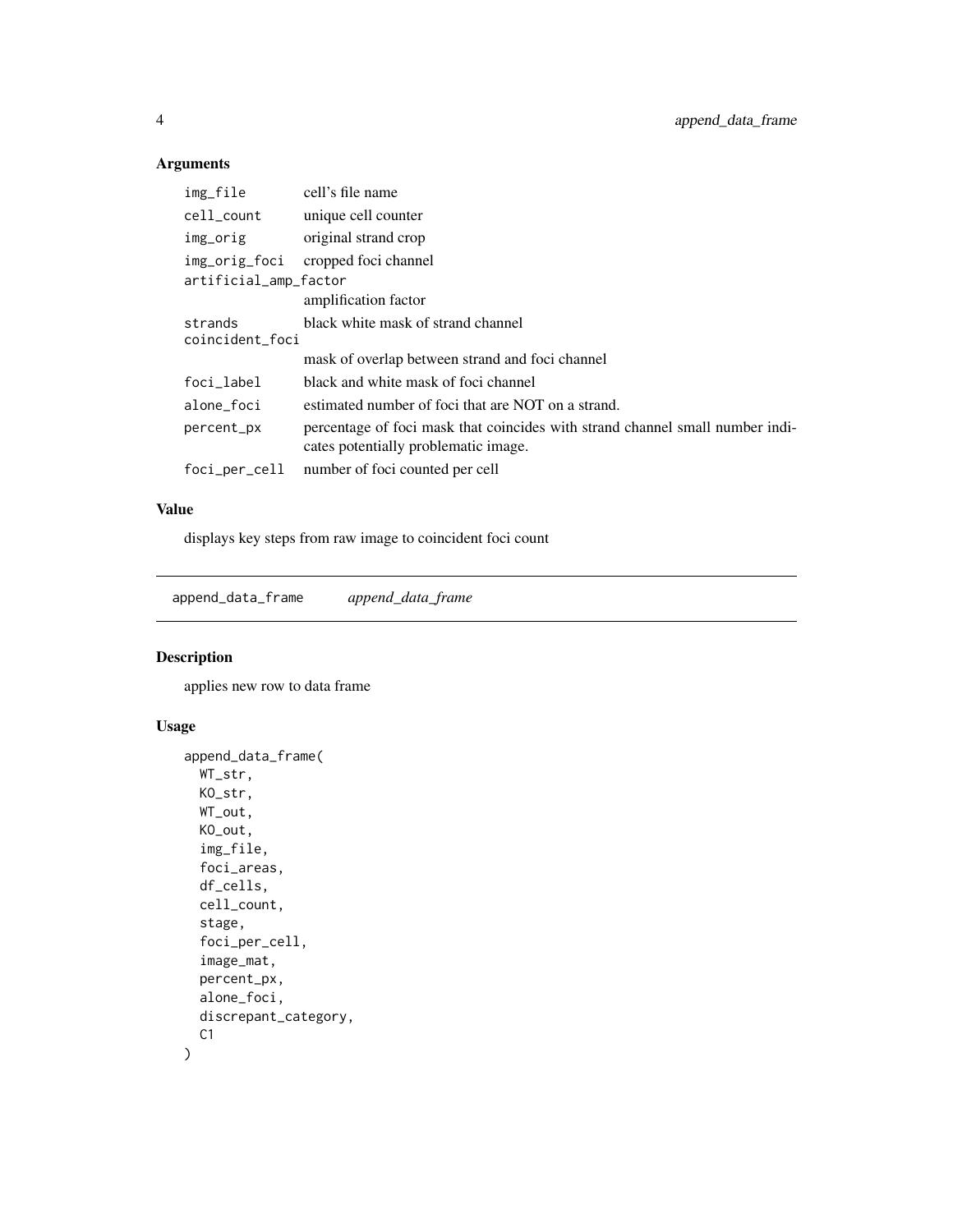# <span id="page-4-0"></span>auto\_crop\_fast 5

#### Arguments

| $WT\_str$           | string in filename corresponding to wildtype genotype. Defaults to $++$ .                                                                                                                                                                                                                                                                                     |
|---------------------|---------------------------------------------------------------------------------------------------------------------------------------------------------------------------------------------------------------------------------------------------------------------------------------------------------------------------------------------------------------|
| KO_str              | string in filename corresponding to knockout genotype. Defaults to -.                                                                                                                                                                                                                                                                                         |
| WT_out              | string in output csv in genotype column, for knockout. Defaults to $+/+$ .                                                                                                                                                                                                                                                                                    |
| KO_out              | string in output csv in genotype column, for knockout. Defaults to -/-.                                                                                                                                                                                                                                                                                       |
| img_file            | cell's file name                                                                                                                                                                                                                                                                                                                                              |
| foci_areas          | pixel area of each foci                                                                                                                                                                                                                                                                                                                                       |
| df_cells            | current data frame                                                                                                                                                                                                                                                                                                                                            |
| cell_count          | unique cell counter                                                                                                                                                                                                                                                                                                                                           |
| stage,              | meiosis stage of interest. Currently count foci determines this with threshold-<br>ing/object properties in the synaptonemal complex channel by previosly calling<br>the get_pachytene function. Note that if using this option, the count_foci func-<br>tion requires that the input directory contains a folder called "pachytene" with<br>the crops in it. |
| foci_per_cell       | foci count for cell                                                                                                                                                                                                                                                                                                                                           |
| image_mat           | matrix with all pixel values above zero                                                                                                                                                                                                                                                                                                                       |
| percent_px          | percentage of foci mask that coincides with strand channel small number indi-<br>cates potentially problematic image.                                                                                                                                                                                                                                         |
| alone foci          | estimated number of foci that are NOT on a strand.                                                                                                                                                                                                                                                                                                            |
| discrepant_category |                                                                                                                                                                                                                                                                                                                                                               |
|                     | estimated number of foci that are NOT on a strand.                                                                                                                                                                                                                                                                                                            |
| C <sub>1</sub>      | criteria                                                                                                                                                                                                                                                                                                                                                      |

#### Value

data frame with new row

auto\_crop\_fast *auto\_crop\_fast*

# Description

crop an image around each viable cell candidate.

```
auto_crop_fast(
 img_path,
 max_{cell}area = 20000,
 min_cell_area = 7000,
 mean\_pix = 0.08,
 annotation = "off",
```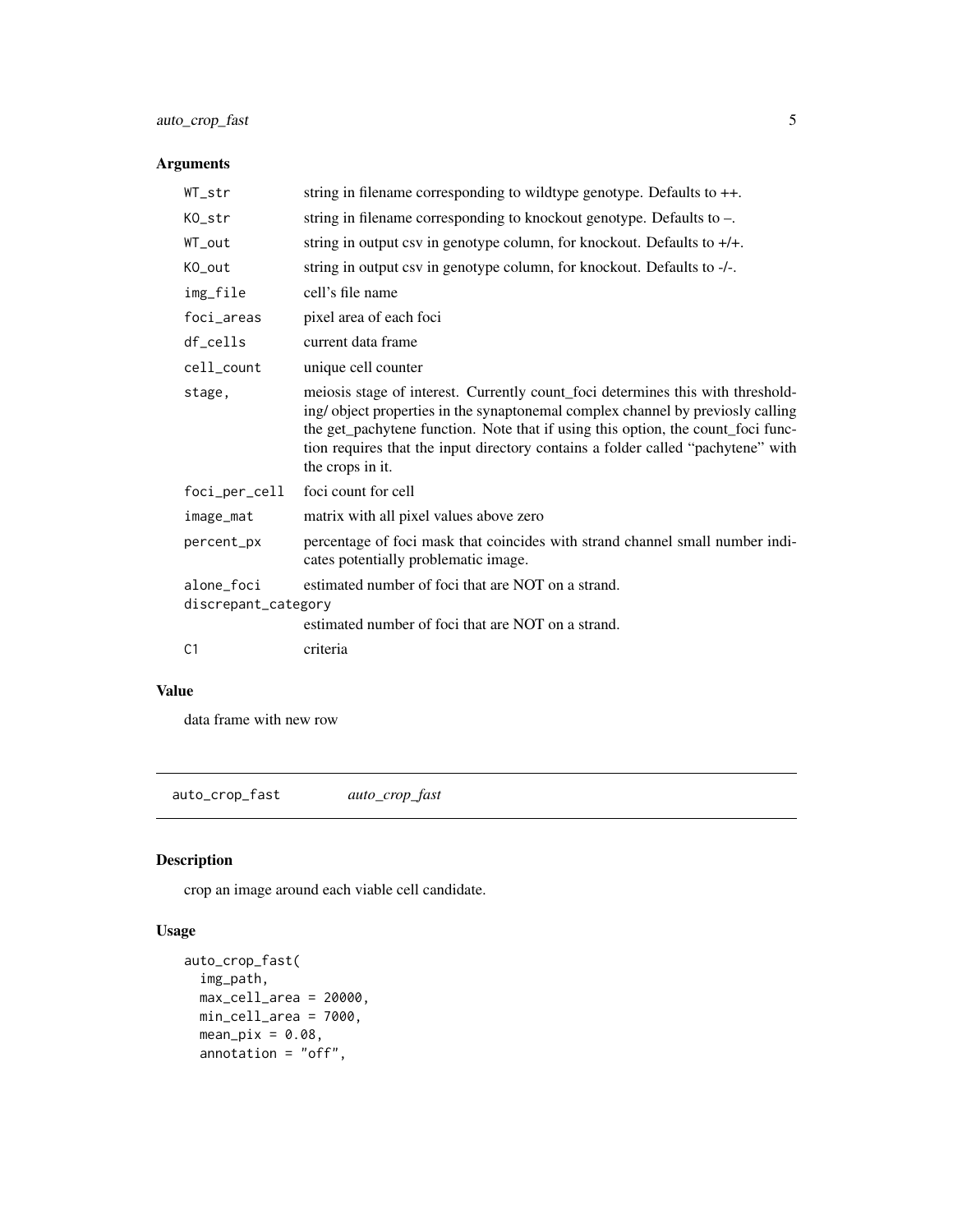```
blob_factor = 15,
 bg_blob_factor = 10,
 offset = 0.2,final_blob_amp = 10,
  test\_amount = 0,brush_size_blob = 51,
 sigma_blob = 15,
 channel3_string = "DAPI",
 channel2_string = "SYCP3",
 channel1_string = "MLH3",
 file_ext = "jpeg",
  third_channel = "off",
 cell_aspect_ratio = 2,
 strand_amp = 2,
 path_out = img_path,
 resize_1 = 720,crowded_cells = "FALSE",
 watershed_radius = 50,
 watershed_tol = 0.2,
 cropping_factor = 1.3
)
```

| img_path,        | path containing image data to analyse                                                                                          |
|------------------|--------------------------------------------------------------------------------------------------------------------------------|
| max_cell_area,   |                                                                                                                                |
|                  | Maximum pixel area of a cell candidate                                                                                         |
| min_cell_area,   |                                                                                                                                |
|                  | Minimum pixel area of a cell candidate                                                                                         |
| $mean\_pix$ ,    | Mean pixel intensity of cell crop (in SYCP3 channel) for normalisation                                                         |
| annotation,      | Choice to output pipeline choices (recommended to knit)                                                                        |
| blob_factor,     | Contrast factor to multiply original image by before smoothing/smudging                                                        |
| bg_blob_factor,  |                                                                                                                                |
|                  | Contrast factor to multiply original image by to take background. Used prior to<br>thresholding.                               |
| offset,          | Pixel value offset from bg_blob_factor. Used in thresholding to make blob mask.                                                |
| final_blob_amp,  |                                                                                                                                |
|                  | Contrast factor to multiply smoothed/smudged image. Used in thresholding to<br>make blob mask.                                 |
| test_amount,     | Optional number of first N images you want to run function on. For trou-<br>bleshooting/testing/variable calibration purposes. |
| brush_size_blob, |                                                                                                                                |
|                  | Brush size for smudging the synaptonemal complex channel to make blobs                                                         |
| sigma_blob,      | Sigma in Gaussian brush for smudging the synaptonemal complex channel to<br>make blobs                                         |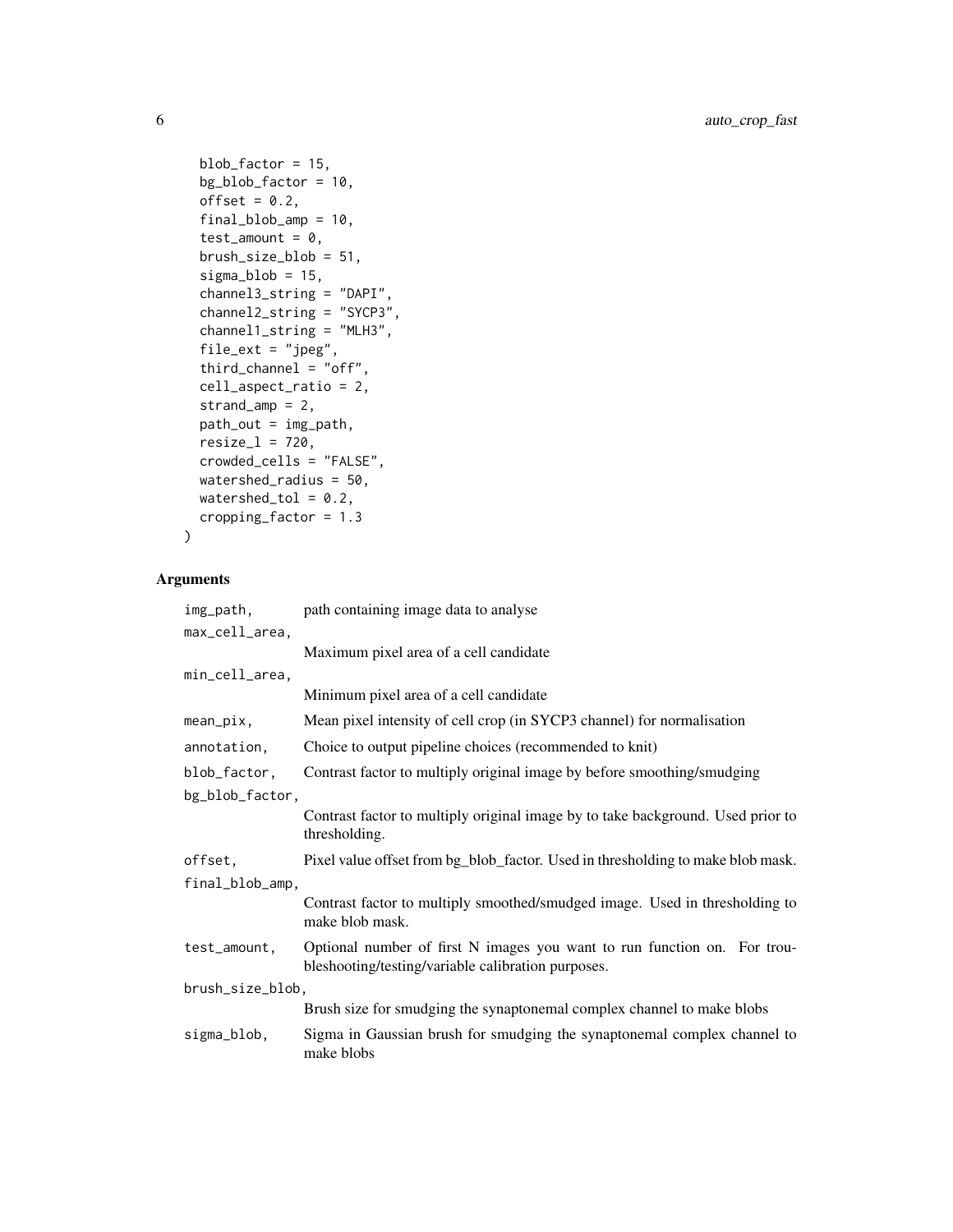| channel3_string   |                                                                                                                                         |
|-------------------|-----------------------------------------------------------------------------------------------------------------------------------------|
|                   | Optional. String appended to the files showing the channel illuminating cell<br>structures. Defaults to DAPI, if third channel == "on". |
| channel2_string   |                                                                                                                                         |
|                   | String appended to the files showing the channel illuminating synaptonemal<br>complexes. Defaults to SYCP3                              |
| channel1_string   |                                                                                                                                         |
|                   | String appended to the files showing the channel illuminating foci. Defaults to<br>MLH3                                                 |
| file_ext          | file extension of your images e.g. tif jpeg or png.                                                                                     |
| third_channel     | Optional, defaults to "off". Set to "on" if you would also like crops of the third<br>channel.                                          |
| cell_aspect_ratio |                                                                                                                                         |
|                   | Maximum aspect ratio of blob to be defined as a cell                                                                                    |
| strand_amp        | multiplication of strand channel for get_blobs function.                                                                                |
| path_out,         | user specified output path. Defaults to img_path                                                                                        |
| resize_l          | length for resized image                                                                                                                |
| crowded_cells     | TRUE or FALSE, defaults to FALSE. Set to TRUE if you have many cells in a<br>frame that almost touch                                    |
| watershed_radius  |                                                                                                                                         |
|                   | Radius (ext variable) in watershed method used in strand channel. Defaults to 1<br>(small)                                              |
| watershed_tol     | Intensity tolerance for watershed method. Defaults to 0.05.                                                                             |
| cropping_factor   |                                                                                                                                         |
|                   | size of cropping window square, as factor of characteristic blob radius. Defaults<br>to 1. May need to increase if using watershed.     |

#### Details

This function takes all images in a directory, and crops around individual cells according to the antibody that stains synaptonemal complexes e.g. SYCP3. First, it increases the brightness and smudges the image with a Gaussian brush, and creates a mask using thresholding (get\_blobs). Then it deletes cell candidates in the mask deemed too large, too small, or too long (keep\_cells). Using the computeFeatures functions from EBImage to locate centre and radius, the cropping area is determined and the original image cropped. These images are saved in either a user specified directory, or a crops folder at the location of the image files.

#### Value

cropped synaptonemal complex and foci channels around single cells, regardless of stage

#### Author(s)

Lucy McNeill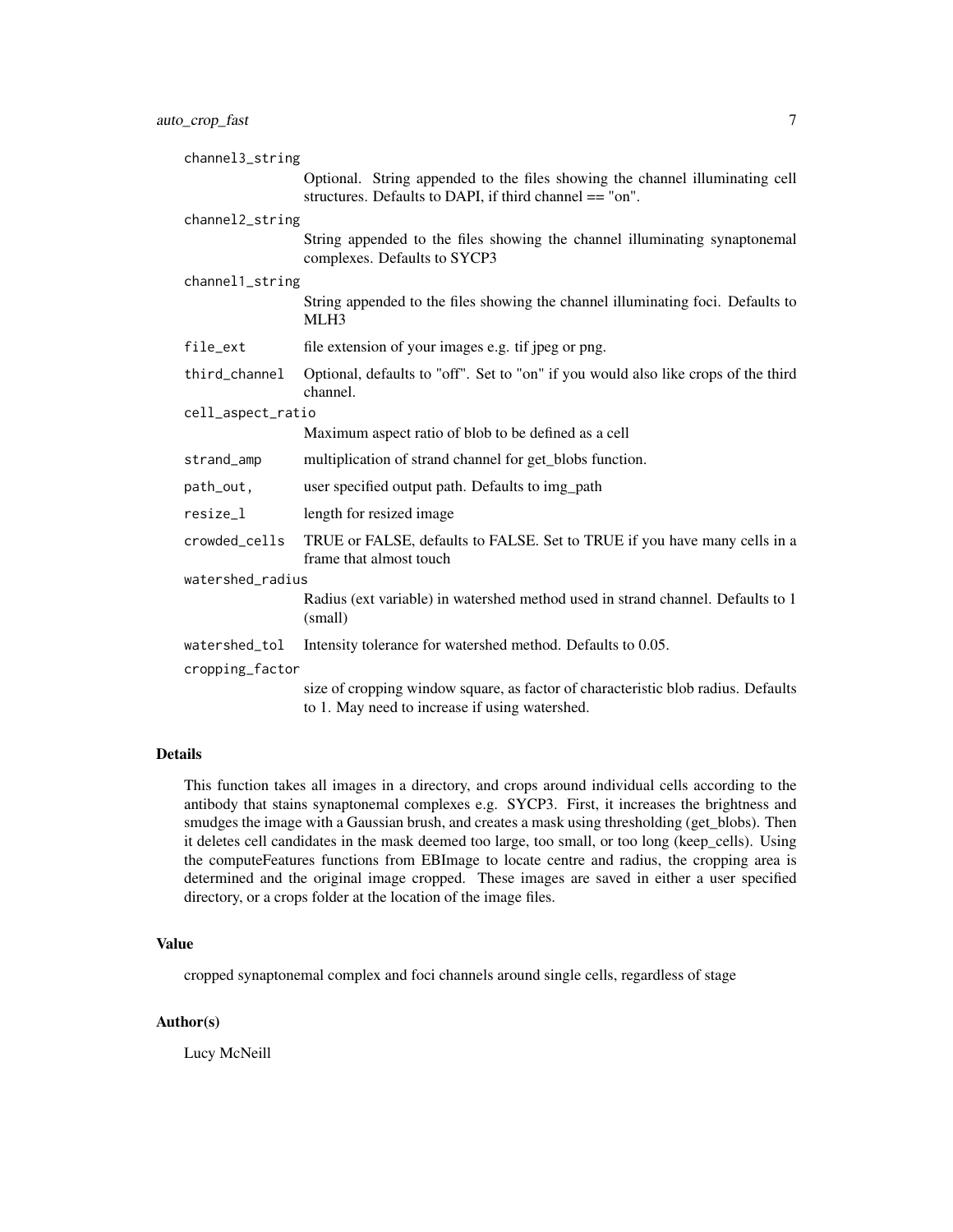#### <span id="page-7-0"></span>Examples

```
demo_path = paste0(system.file("extdata",package = "synapsis"))
auto_crop_fast(demo_path, annotation = "on", max_cell_area = 30000,
min_cell_area = 7000, file_ext = "tif",crowded_cells = TRUE)
```
count\_foci *count\_foci*

#### Description

Calculates coincident foci in synaptonemal complex and foci channel, per cell

```
count_foci(
  img_path,
  stage = "none",
  offset_px = 0.2,
  offset_factor = 2,
  brush_size = 3,brush_sigma = 3,
  foci\_norm = 0.01,
  annotation = "off",
  channel2_string = "SYCP3",
  channel1_string = "MLH3",
  file\_ext = "jpeg",KO_{str} = "--",WT\_str = "++",KO_out = "--/--",WT_out = "+/+'",watershed_stop = "off",
  watershed_radius = 1,
  watershed_tol = 0.05,
  crowded_foci = TRUE,
  artificial_amp_factor = 1,
  strand_amp = 2,
  min_foci = -1,
  disc\_size = 51,modify_problematic = "off",
  disc_size_foci = 5,
  C1 = 0.02,
  C2 = 0.46,
  C_weigh_foci_number = TRUE
)
```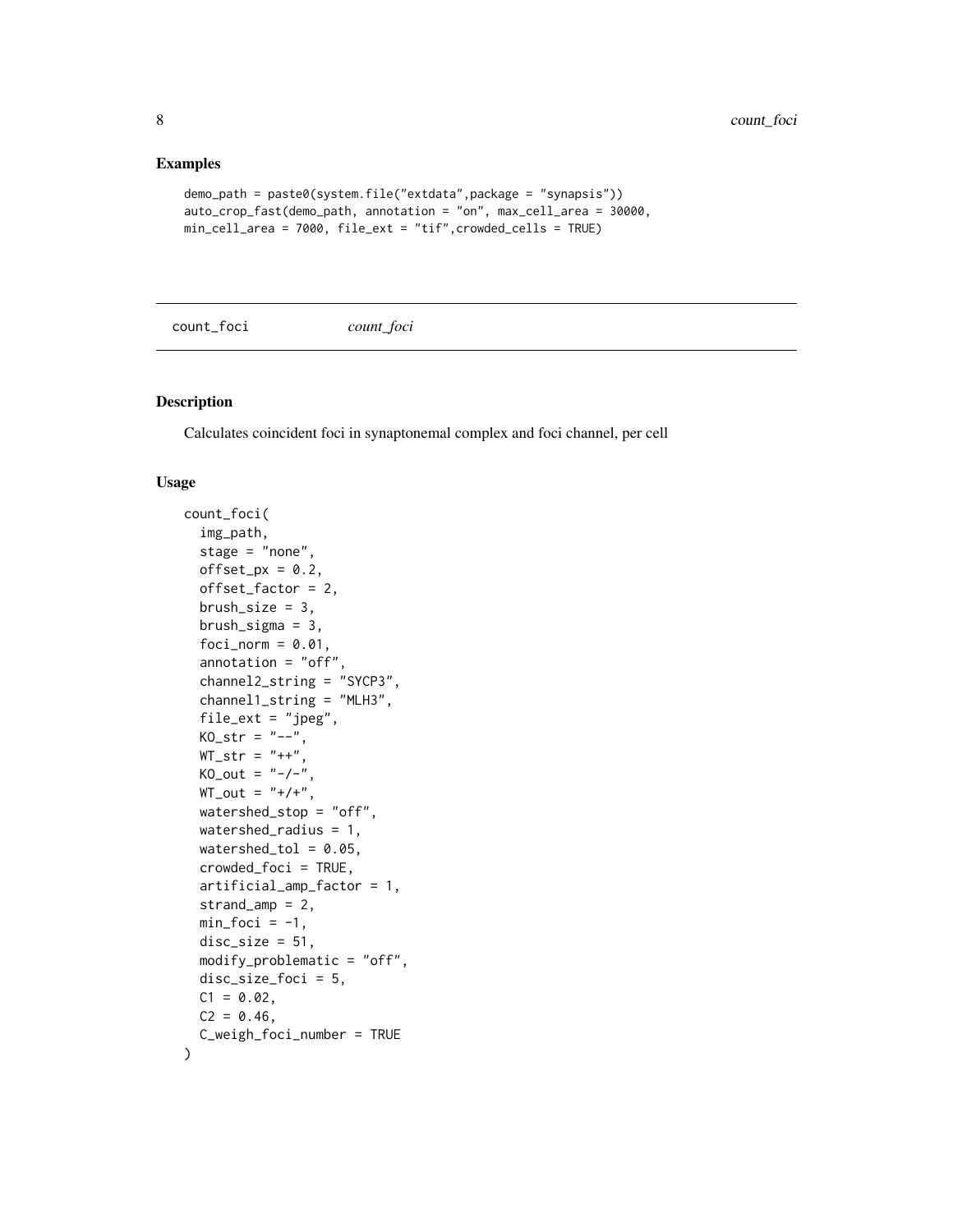# count\_foci 9

| img_path,             | path containing crops to analyse                                                                                                                                                                                                                                                                                                                              |
|-----------------------|---------------------------------------------------------------------------------------------------------------------------------------------------------------------------------------------------------------------------------------------------------------------------------------------------------------------------------------------------------------|
| stage,                | meiosis stage of interest. Currently count_foci determines this with threshold-<br>ing/object properties in the synaptonemal complex channel by previosly calling<br>the get_pachytene function. Note that if using this option, the count_foci func-<br>tion requires that the input directory contains a folder called "pachytene" with<br>the crops in it. |
| offset_px,            | Pixel value offset used in thresholding of synaptonemal complex channel                                                                                                                                                                                                                                                                                       |
| offset_factor,        |                                                                                                                                                                                                                                                                                                                                                               |
|                       | Pixel value offset used in thresholding of foci channel                                                                                                                                                                                                                                                                                                       |
| brush_size,           | size of brush to smooth the foci channel. Should be small to avoid erasing foci.                                                                                                                                                                                                                                                                              |
| brush_sigma,          | sigma for Gaussian smooth of foci channel. Should be small to avoid erasing<br>foci.                                                                                                                                                                                                                                                                          |
| foci_norm,            | Mean intensity to normalise all foci channels to.                                                                                                                                                                                                                                                                                                             |
| annotation,           | Choice to output pipeline choices (recommended to knit)                                                                                                                                                                                                                                                                                                       |
| channel2_string       |                                                                                                                                                                                                                                                                                                                                                               |
|                       | String appended to the files showing the channel illuminating synaptonemal<br>complexes. Defaults to SYCP3                                                                                                                                                                                                                                                    |
| channel1_string       |                                                                                                                                                                                                                                                                                                                                                               |
|                       | String appended to the files showing the channel illuminating foci. Defaults to<br>MLH3                                                                                                                                                                                                                                                                       |
| file_ext              | file extension of your images e.g. tiff jpeg or png.                                                                                                                                                                                                                                                                                                          |
| KO_str                | string in filename corresponding to knockout genotype. Defaults to -.                                                                                                                                                                                                                                                                                         |
| WT_str                | string in filename corresponding to wildtype genotype. Defaults to ++.                                                                                                                                                                                                                                                                                        |
| KO_out                | string in output csv in genotype column, for knockout. Defaults to -/-.                                                                                                                                                                                                                                                                                       |
| WT_out                | string in output csv in genotype column, for knockout. Defaults to $+/+$ .                                                                                                                                                                                                                                                                                    |
|                       | watershed_stop Stop default watershed method with "on"                                                                                                                                                                                                                                                                                                        |
| watershed_radius      |                                                                                                                                                                                                                                                                                                                                                               |
|                       | Radius (ext variable) in watershed method used in foci channel. Defaults to 1<br>(small)                                                                                                                                                                                                                                                                      |
| watershed_tol         | Intensity tolerance for watershed method. Defaults to 0.05.                                                                                                                                                                                                                                                                                                   |
| crowded_foci          | TRUE or FALSE, defaults to FALSE. Set to TRUE if you have foci > 100 or so.                                                                                                                                                                                                                                                                                   |
| artificial_amp_factor |                                                                                                                                                                                                                                                                                                                                                               |
|                       | Amplification of foci channel, for annotation only.                                                                                                                                                                                                                                                                                                           |
| strand_amp            | multiplication of strand channel to make masks                                                                                                                                                                                                                                                                                                                |
| min_foci              | minimum pixel area for a foci. Depends on your dpi etc. Defaults to 4                                                                                                                                                                                                                                                                                         |
| disc_size             | size of disc for local background calculation in synaptonemal complex channel                                                                                                                                                                                                                                                                                 |
| modify_problematic    |                                                                                                                                                                                                                                                                                                                                                               |
|                       | option for synapsis to try and "save" images which have likely been counted<br>incorrectly due to a number of reasons. Default settings are optimized for mouse<br>pachytene. Defaults to "off"                                                                                                                                                               |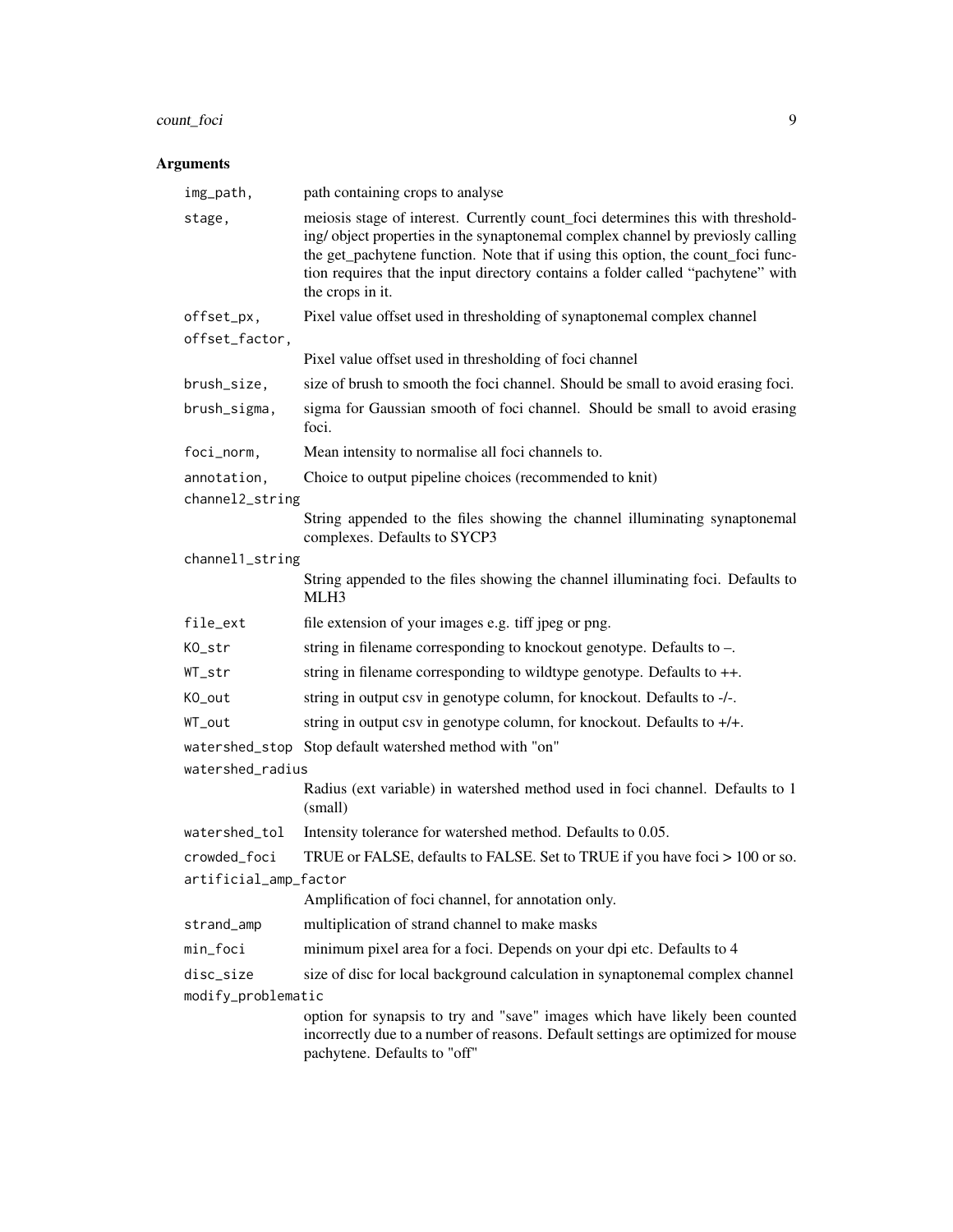<span id="page-9-0"></span>

|                     | disc_size_foci size of disc for local background calculation in foci channel  |
|---------------------|-------------------------------------------------------------------------------|
| C <sub>1</sub>      | Default crispness criteria = $sd(foci_{area})/(mean(foci_{area})+1)$          |
| C <sub>2</sub>      | Alternative crisp criteria.                                                   |
| C_weigh_foci_number |                                                                               |
|                     | choose crispness criteria- defaults to TRUE to use C1 (weighing with number). |
|                     | Otherwise set to FALSE to use C2                                              |

#### Details

In this function, masks for the synaptonemal complex (SC) and foci channel are created from the saved crops of single/individual cells. These masks are computed using (optional) input parameters related to meiosis stage/ how well spread chromosomes are (for the former) and related to smoothing, thresholding and how "crowded" foci are for the latter. Finally, these two masks are multiplied, and the number of objects found with EBImage's computeFeatures are the colocalizing foci.

The file, cell number, foci count etc. are output as a data frame.

#### Value

data frame with foci count per cell

#### Author(s)

Lucy McNeill

#### Examples

```
demo_path = paste0(system.file("extdata",package = "synapsis"))
foci_counts <- count_foci(demo_path,offset_factor = 3, brush_size = 3,
brush_sigma = 3, annotation = "on", stage = "pachytene")
```
crop\_single\_object\_fast

*crop\_single\_object\_fast*

#### Description

Creates mask for every individual cell candidate in mask

```
crop_single_object_fast(
  retained,
  OOI_final,
  counter_final,
  img_orig,
  img_orig_foci,
  img_orig_DAPI = "blank",
```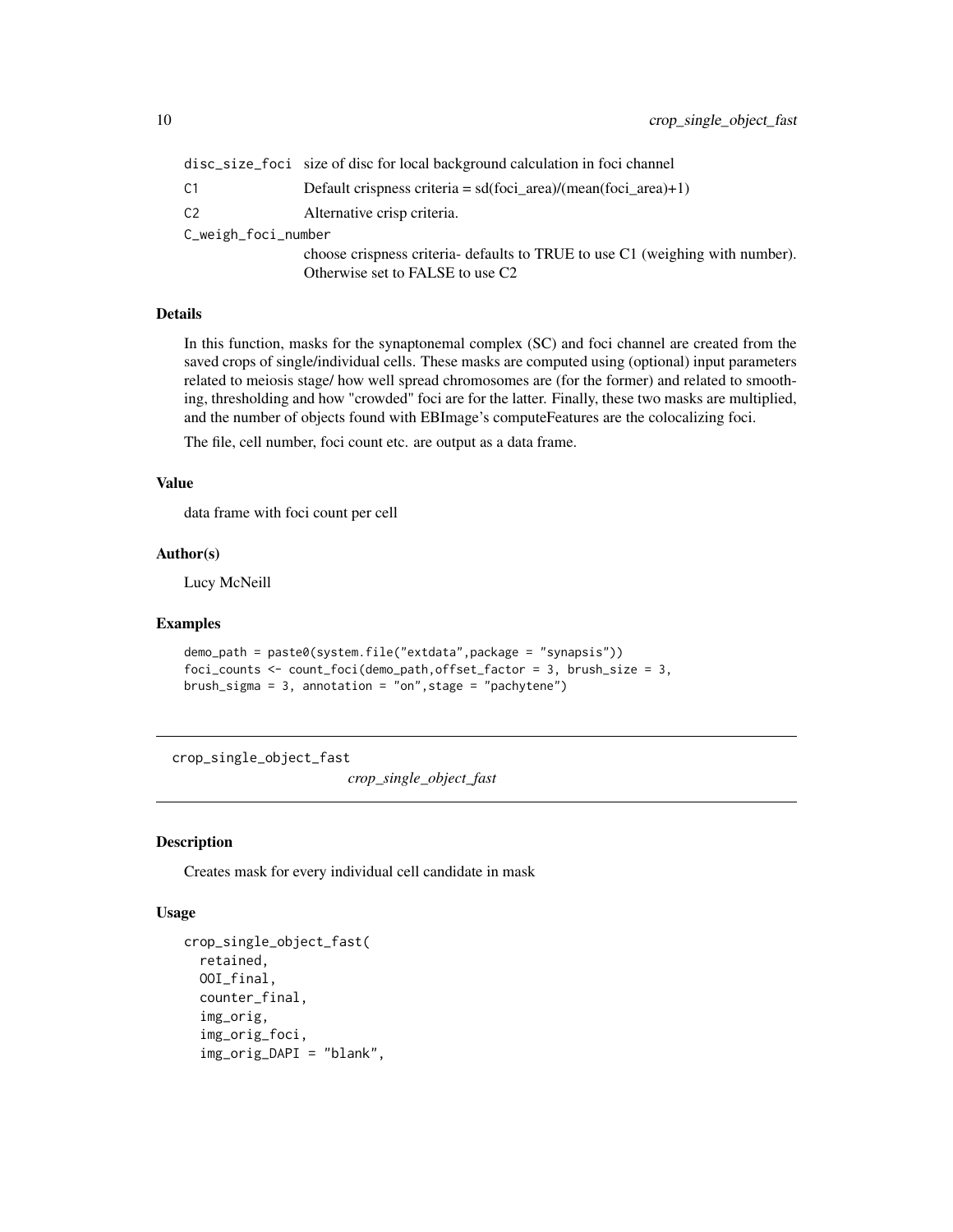```
file_sc,
file_foci,
file\_DAPI = "blank",cell_count,
mean_pix,
annotation,
file_base,
img_path,
r_max,
cx,
cy,
channel3_string,
channel2_string,
channel1_string,
file_ext,
third_channel,
path_out,
img_orig_highres,
resize_l,
crowded_cells,
cropping_factor
```
)

| retained       | Mask of cell candidates which meet size criteria. After smoothing/smudging<br>and thresholding.                         |
|----------------|-------------------------------------------------------------------------------------------------------------------------|
| 00I_final,     | Objects of interest count. Total number of cell candidates in retained.                                                 |
| counter_final, |                                                                                                                         |
|                | Counter for single cell we are focussing on. Remove all other cells where<br>counter_single not equal to counter_final. |
| img_orig,      | description                                                                                                             |
| img_orig_foci, |                                                                                                                         |
|                | description                                                                                                             |
| img_orig_DAPI, |                                                                                                                         |
|                | description                                                                                                             |
| file_sc,       | filename of synaptonemal complex channel image                                                                          |
| file_foci,     | filename of foci channel image                                                                                          |
| file_DAPI,     | filename of DAPI channel image                                                                                          |
| cell_count,    | counter for successful crops around cells                                                                               |
| $mean\_pix,$   | Mean pixel intensity of cell crop (in SYCP3 channel) for normalisation                                                  |
| annotation,    | Choice to output pipeline choices (recommended to knit)                                                                 |
| file_base,     | filename base common to all three channels <i>i.e.</i> without -MLH3.jpeg etc.                                          |
| img_path,      | path containing image data to analyse                                                                                   |
| $r_{max}$      | maximum radius of blob for cropping                                                                                     |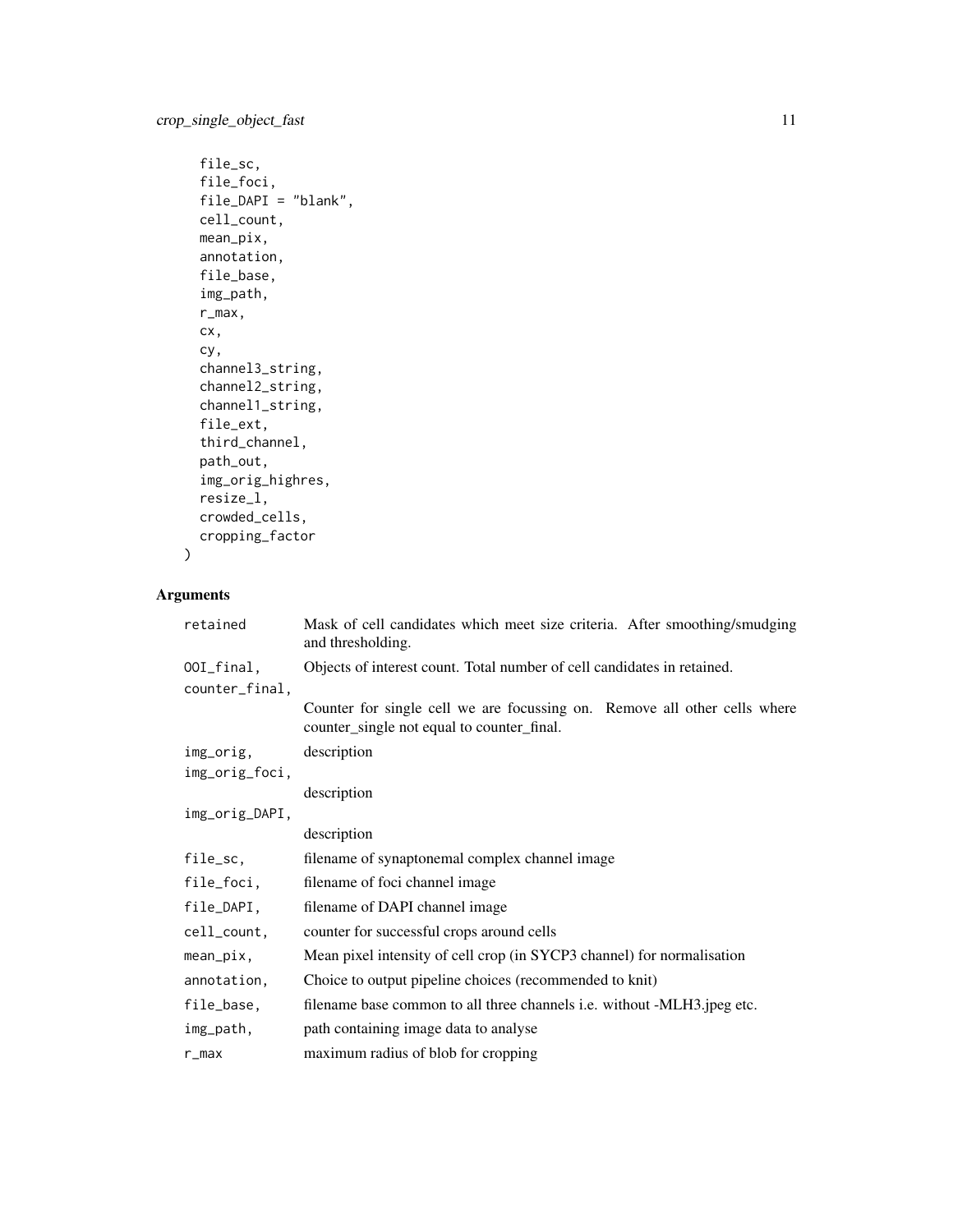<span id="page-11-0"></span>

| <b>CX</b>        | centre of blob x                                                                                                                        |
|------------------|-----------------------------------------------------------------------------------------------------------------------------------------|
| <b>CY</b>        | centre of blob y                                                                                                                        |
| channel3_string  |                                                                                                                                         |
|                  | Optional. String appended to the files showing the channel illuminating cell<br>structures. Defaults to DAPI, if third channel == "on". |
| channel2_string  |                                                                                                                                         |
|                  | String appended to the files showing the channel illuminating synaptonemal<br>complexes. Defaults to SYCP3                              |
| channel1_string  |                                                                                                                                         |
|                  | String appended to the files showing the channel illuminating foci. Defaults to<br>MLH3                                                 |
| file_ext         | file extension of your images e.g. tif jpeg or png.                                                                                     |
| third_channel    | Optional, defaults to "off". Set to "on" if you would also like crops of the third<br>channel.                                          |
| path_out,        | user specified output path. Defaults to img_path                                                                                        |
| img_orig_highres |                                                                                                                                         |
|                  | the original strand image with original resolution                                                                                      |
| resize_l         | length of square to resize original image to.                                                                                           |
| crowded_cells    | TRUE or FALSE, defaults to FALSE. Set to TRUE if you have many cells in a<br>frame that almost touch                                    |
| cropping_factor  |                                                                                                                                         |
|                  | size of cropping window square, as factor of characteristic blob radius. Defaults<br>to 1. May need to increase if using watershed.     |

Crops around all candidates in both channels

get\_blobs *get\_blobs*

# Description

Makes mask of all objects bright enough to be classified as a cell cadidate

```
get_blobs(
  img_orig,
 blob_factor,
 bg_blob_factor,
 offset,
 final_blob_amp,
 brush_size_blob,
```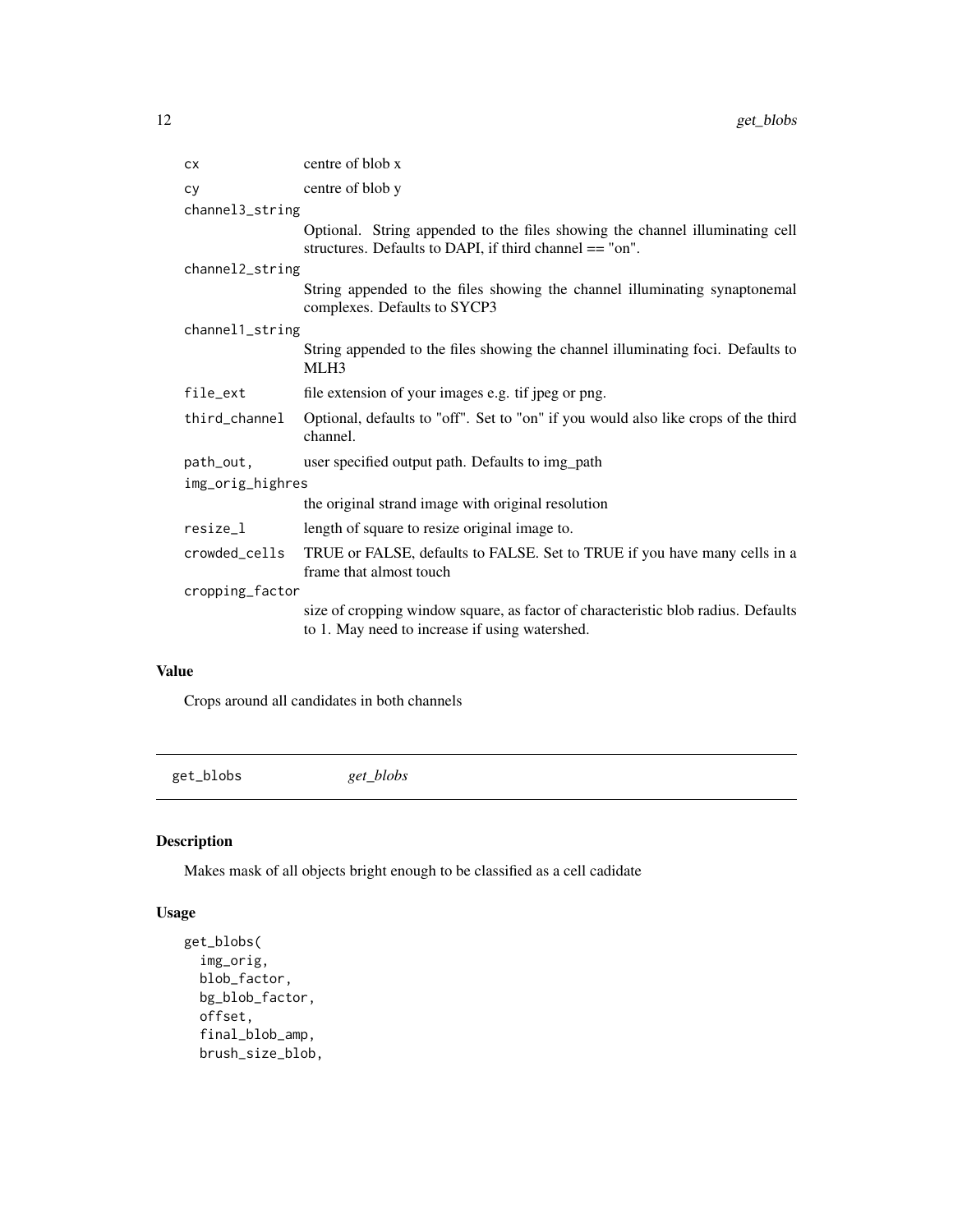<span id="page-12-0"></span> $get\_C1$  13

```
sigma_blob,
 watershed_tol,
 watershed_radius,
 crowded_cells,
  annotation
)
```
# Arguments

| Original image                                                                                          |
|---------------------------------------------------------------------------------------------------------|
| Contrast factor to multiply original image by before smoothing/smudging                                 |
|                                                                                                         |
| Contrast factor to multiply original image by to take background. Used prior to<br>thresholding.        |
| Pixel value offset from bg_blob_factor. Used in thresholding to make blob mask.                         |
|                                                                                                         |
| Contrast factor to multiply smoothed/smudged image. Used in thresholding to<br>make blob mask.          |
| brush_size_blob,                                                                                        |
| Brush size for smudging the synaptonemal complex channel to make blobs                                  |
| Sigma in Gaussian brush for smudging the synaptonemal complex channel to<br>make blobs                  |
| Intensity tolerance for watershed method. Defaults to 0.05.                                             |
| watershed_radius                                                                                        |
| Radius (ext variable) in watershed method used in strand channel. Defaults to 1<br>(small)              |
| TRUE or FALSE, defaults to FALSE. Set to TRUE if you have many cells in a<br>frame that almost touch    |
| Choice to output pipeline choices (recommended to knit) have many cells in a<br>frame that almost touch |
|                                                                                                         |

# Value

Mask with cell candidates

|--|

# Description

calculates the statistic to compare to crisp\_criteria, which determines whether the foci count will be reliable

```
get_C1(foci_areas, foci_per_cell, C_weigh_foci_number)
```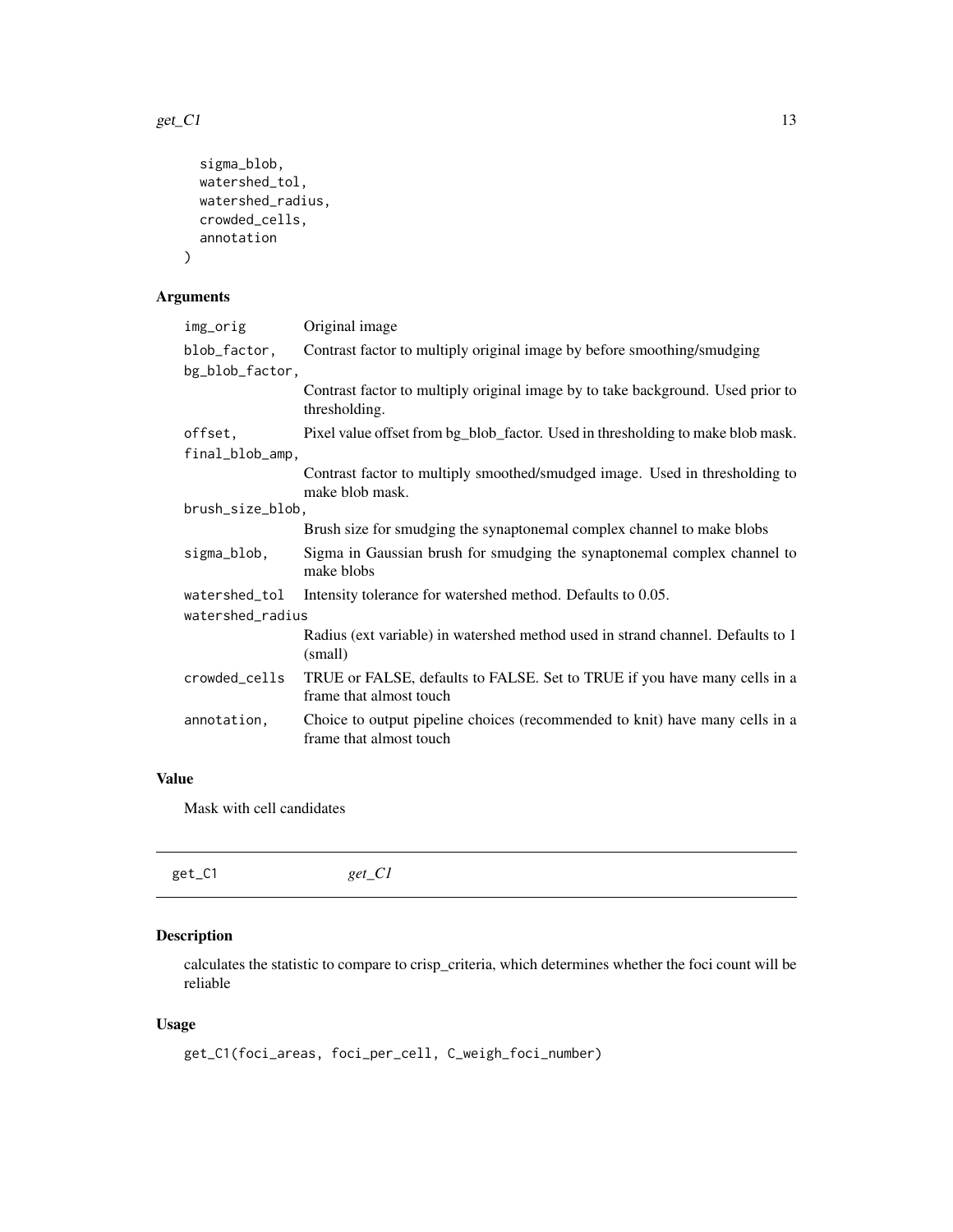<span id="page-13-0"></span>foci\_areas pixel area of each foci foci\_per\_cell foci count for cell C\_weigh\_foci\_number choose crispness criteria- defaults to TRUE to use C1 (weighing with number). Otherwise set to FALSE to use C2

#### Value

statistic to comapre to crisp\_criteria

get\_coincident\_foci *get\_coincident\_foci*

#### Description

calculates the statistic to compare to crisp\_criteria, which determines whether the foci count will be reliable

```
get_coincident_foci(
 offset_px,
  offset_factor,
  brush_size,
  brush_sigma,
  annotation,
  watershed_stop,
  watershed_radius,
  watershed_tol,
  crowded_foci,
  artificial_amp_factor,
  strand_amp,
  disc_size,
  disc_size_foci,
  img_file,
  cell_count,
  img_orig,
  img_orig_foci,
  stage,
  WT_str,
 KO_str,
 WT_out,
 KO_out,
  C1_search,
  discrepant_category,
```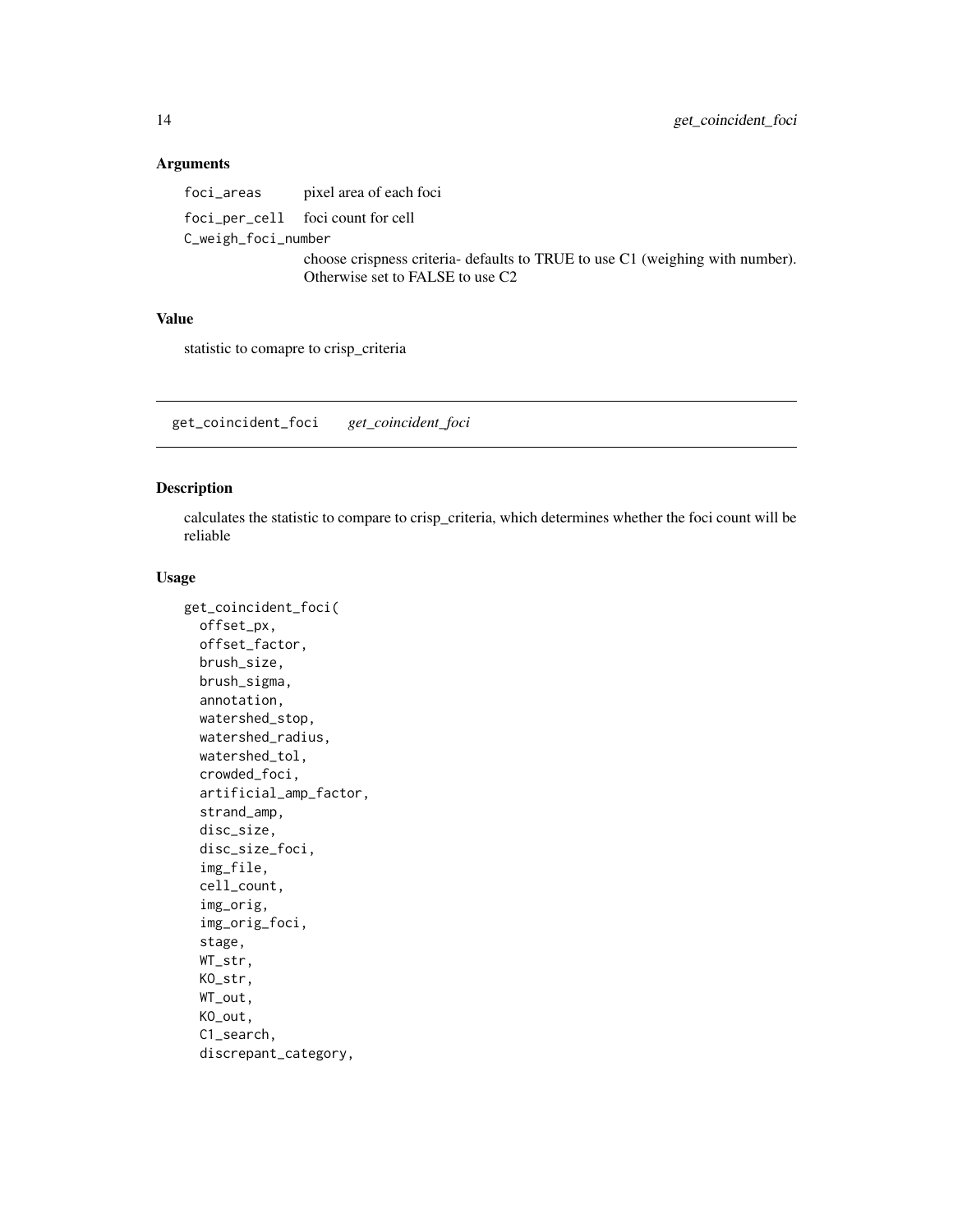get\_coincident\_foci 15

```
C1,
 C2,
 df_cells,
 C_weigh_foci_number
)
```

| offset_px,            | Pixel value offset used in thresholding of synaptonemal complex channel                                                                                                                                                                                                                                                                                       |
|-----------------------|---------------------------------------------------------------------------------------------------------------------------------------------------------------------------------------------------------------------------------------------------------------------------------------------------------------------------------------------------------------|
| offset_factor,        |                                                                                                                                                                                                                                                                                                                                                               |
|                       | Pixel value offset used in thresholding of foci channel                                                                                                                                                                                                                                                                                                       |
| brush_size,           | size of brush to smooth the foci channel. Should be small to avoid erasing foci.                                                                                                                                                                                                                                                                              |
| brush_sigma,          | sigma for Gaussian smooth of foci channel. Should be small to avoid erasing<br>foci.                                                                                                                                                                                                                                                                          |
| annotation,           | Choice to output pipeline choices (recommended to knit)                                                                                                                                                                                                                                                                                                       |
|                       | watershed_stop Stop default watershed method with "on"                                                                                                                                                                                                                                                                                                        |
| watershed_radius      |                                                                                                                                                                                                                                                                                                                                                               |
|                       | Radius (ext variable) in watershed method used in foci channel. Defaults to 1<br>(small)                                                                                                                                                                                                                                                                      |
| watershed_tol         | Intensity tolerance for watershed method. Defaults to 0.05.                                                                                                                                                                                                                                                                                                   |
| crowded_foci          | TRUE or FALSE, defaults to FALSE. Set to TRUE if you have foci > 100 or so.                                                                                                                                                                                                                                                                                   |
| artificial_amp_factor |                                                                                                                                                                                                                                                                                                                                                               |
|                       | Amplification of foci channel, for annotation only.                                                                                                                                                                                                                                                                                                           |
| strand_amp            | multiplication of strand channel to make masks                                                                                                                                                                                                                                                                                                                |
| disc_size             | size of disc for local background calculation in synaptonemal complex channel                                                                                                                                                                                                                                                                                 |
| disc_size_foci        | size of disc for local background calculation in foci channel                                                                                                                                                                                                                                                                                                 |
| img_file              | cell's file name                                                                                                                                                                                                                                                                                                                                              |
| cell_count            | unique cell counter                                                                                                                                                                                                                                                                                                                                           |
| img_orig              | original strand crop                                                                                                                                                                                                                                                                                                                                          |
| img_orig_foci         | cropped foci channel                                                                                                                                                                                                                                                                                                                                          |
| stage,                | meiosis stage of interest. Currently count_foci determines this with threshold-<br>ing/object properties in the synaptonemal complex channel by previosly calling<br>the get_pachytene function. Note that if using this option, the count_foci func-<br>tion requires that the input directory contains a folder called "pachytene" with<br>the crops in it. |
| WT_str                | string in filename corresponding to wildtype genotype. Defaults to $++$ .                                                                                                                                                                                                                                                                                     |
| KO_str                | string in filename corresponding to knockout genotype. Defaults to -.                                                                                                                                                                                                                                                                                         |
| WT_out                | string in output csv in genotype column, for knockout. Defaults to $+/+$ .                                                                                                                                                                                                                                                                                    |
| KO_out                | string in output csv in genotype column, for knockout. Defaults to -/-.                                                                                                                                                                                                                                                                                       |
| C1_search             | TRUE or FALSE whether the image is still being modified until it meets the<br>crispness criteria                                                                                                                                                                                                                                                              |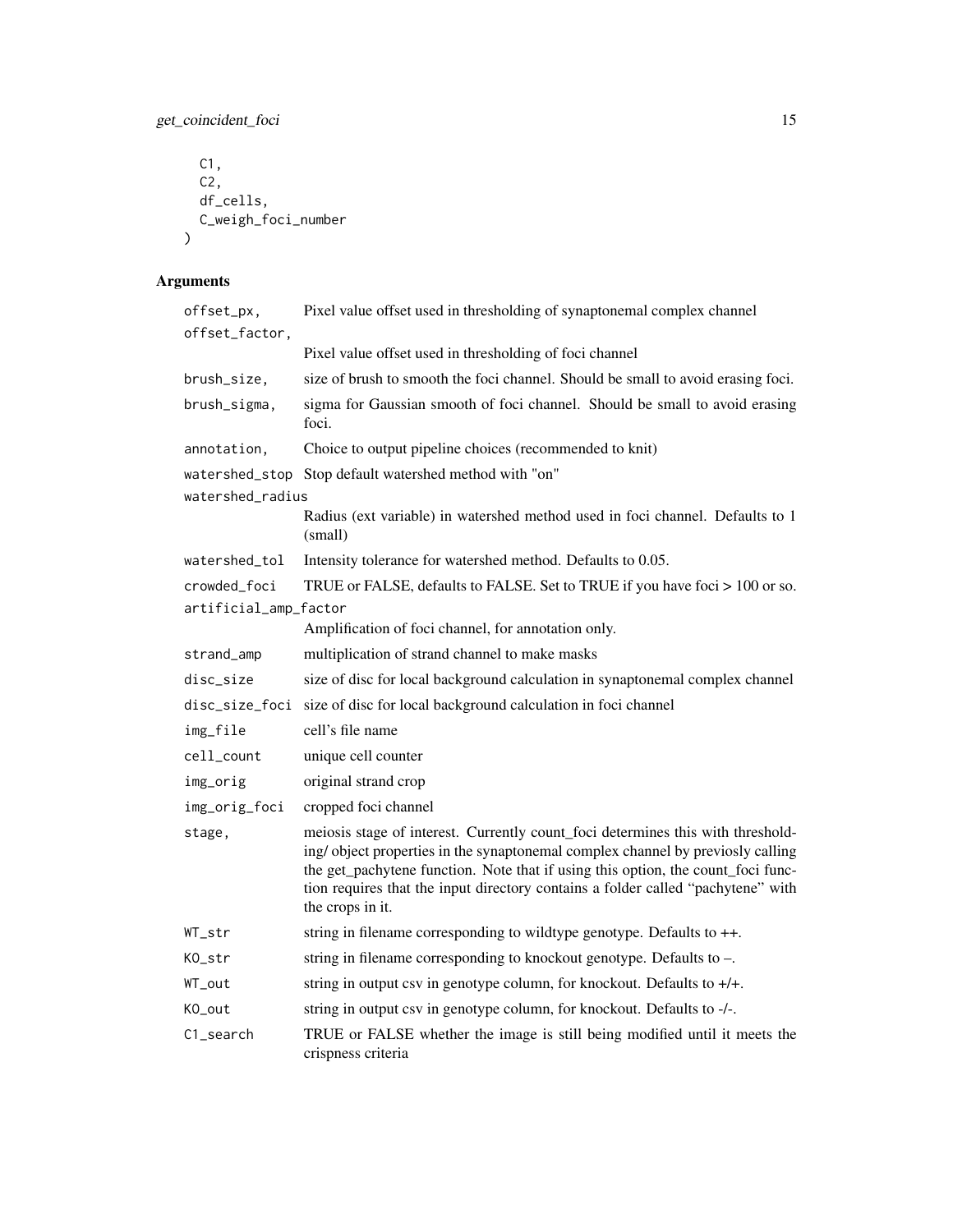<span id="page-15-0"></span>

|                     | discrepant_category |                                                                               |
|---------------------|---------------------|-------------------------------------------------------------------------------|
|                     |                     | estimated number of foci that are NOT on a strand.                            |
|                     | C1                  | Default crispness criteria = $sd(foci\_area)/(mean(foci\_area) + 1)$          |
|                     | C <sub>2</sub>      | Alternative crisp criteria.                                                   |
|                     | df cells            | current data frame                                                            |
| C_weigh_foci_number |                     |                                                                               |
|                     |                     | choose crispness criteria- defaults to TRUE to use C1 (weighing with number). |
|                     |                     | Otherwise set to FALSE to use C2                                              |
|                     |                     |                                                                               |

data frame with new row with most recent foci per cell appended

get\_foci\_per\_cell *get\_foci\_per\_cell*

#### Description

creates mask for coincident foci

#### Usage

```
get_foci_per_cell(
  img_file,
  offset_px,
  stage,
  strands,
  watershed_stop,
  foci_label,
  annotation,
  cell_count,
  img_orig,
  img_orig_foci,
  artificial_amp_factor,
  coincident_foci
\mathcal{L}
```

| img_file   | cell's file name                                                                                                                                                                                                                                                                                                                                              |
|------------|---------------------------------------------------------------------------------------------------------------------------------------------------------------------------------------------------------------------------------------------------------------------------------------------------------------------------------------------------------------|
| offset_px, | Pixel value offset used in thresholding of synaptonemal complex channel                                                                                                                                                                                                                                                                                       |
| stage,     | meiosis stage of interest. Currently count foci determines this with threshold-<br>ing/object properties in the synaptonemal complex channel by previosly calling<br>the get_pachytene function. Note that if using this option, the count_foci func-<br>tion requires that the input directory contains a folder called "pachytene" with<br>the crops in it. |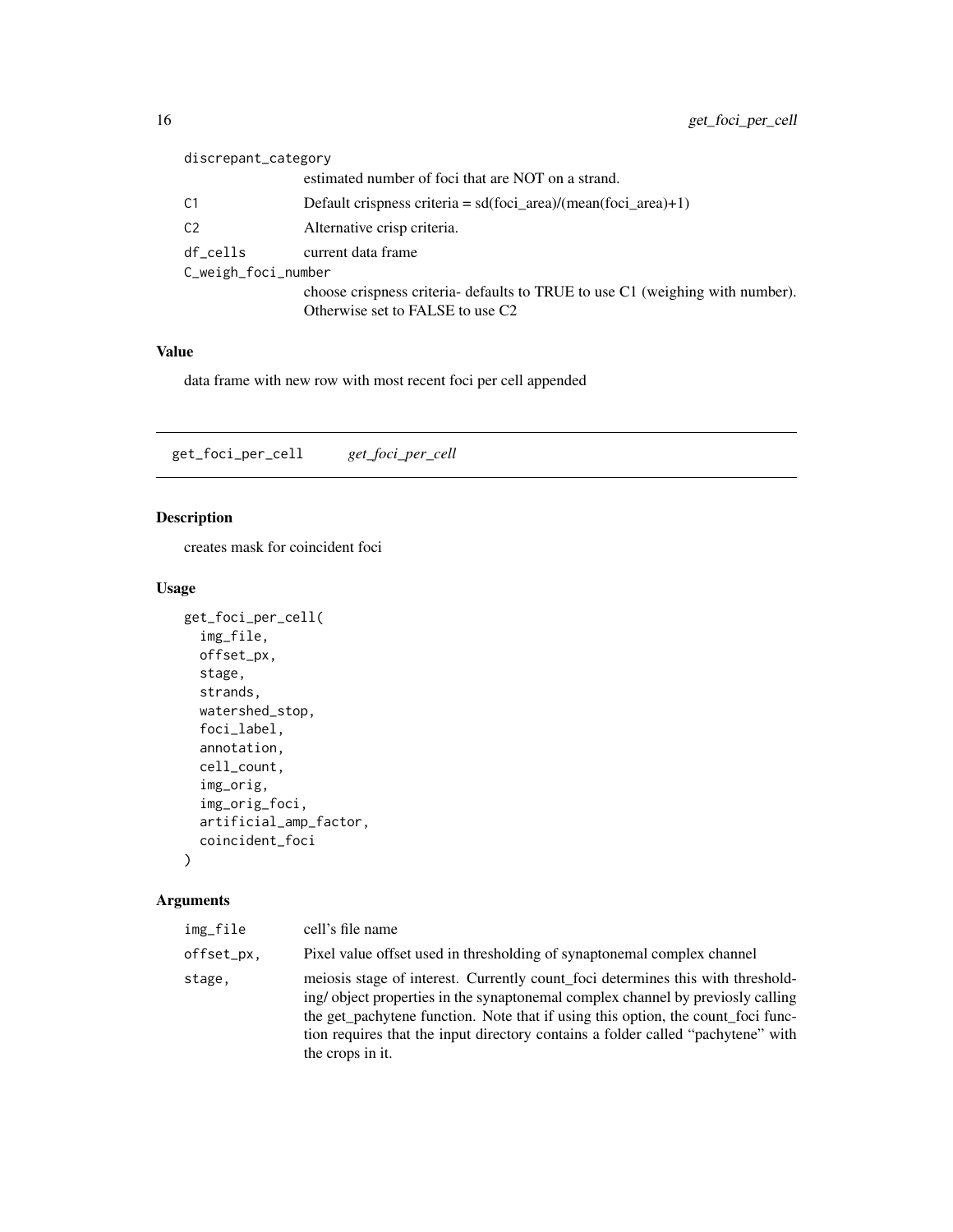<span id="page-16-0"></span>

| strands               | black white mask of strand channel                      |  |
|-----------------------|---------------------------------------------------------|--|
| watershed_stop        | Stop default watershed method with "on"                 |  |
| foci_label            | black and white mask of foci channel                    |  |
| annotation.           | Choice to output pipeline choices (recommended to knit) |  |
| cell_count            | unique cell counter                                     |  |
| img_orig              | original strand crop                                    |  |
|                       | img_orig_foci cropped focichannel                       |  |
| artificial_amp_factor |                                                         |  |
|                       | amplification factor                                    |  |
| coincident_foci       |                                                         |  |
|                       | mask of coincident foci                                 |  |

number of foci per cell

get\_overlap\_mask *get\_overlap\_mask*

#### Description

creates mask for coincident foci

# Usage

```
get_overlap_mask(
  strands,
  foci_label,
  watershed_stop,
  img_orig_foci,
  watershed_radius,
  watershed_tol
\mathcal{L}
```

| strands          | black white mask of strand channel                                                       |  |
|------------------|------------------------------------------------------------------------------------------|--|
| foci label       | black and white mask of foci channel                                                     |  |
|                  | watershed_stop Stop default watershed method with "on"                                   |  |
|                  | img_orig_foci cropped focichannel                                                        |  |
| watershed_radius |                                                                                          |  |
|                  | Radius (ext variable) in watershed method used in foci channel. Defaults to 1<br>(small) |  |
| watershed_tol    | Intensity tolerance for watershed method. Defaults to 0.05.                              |  |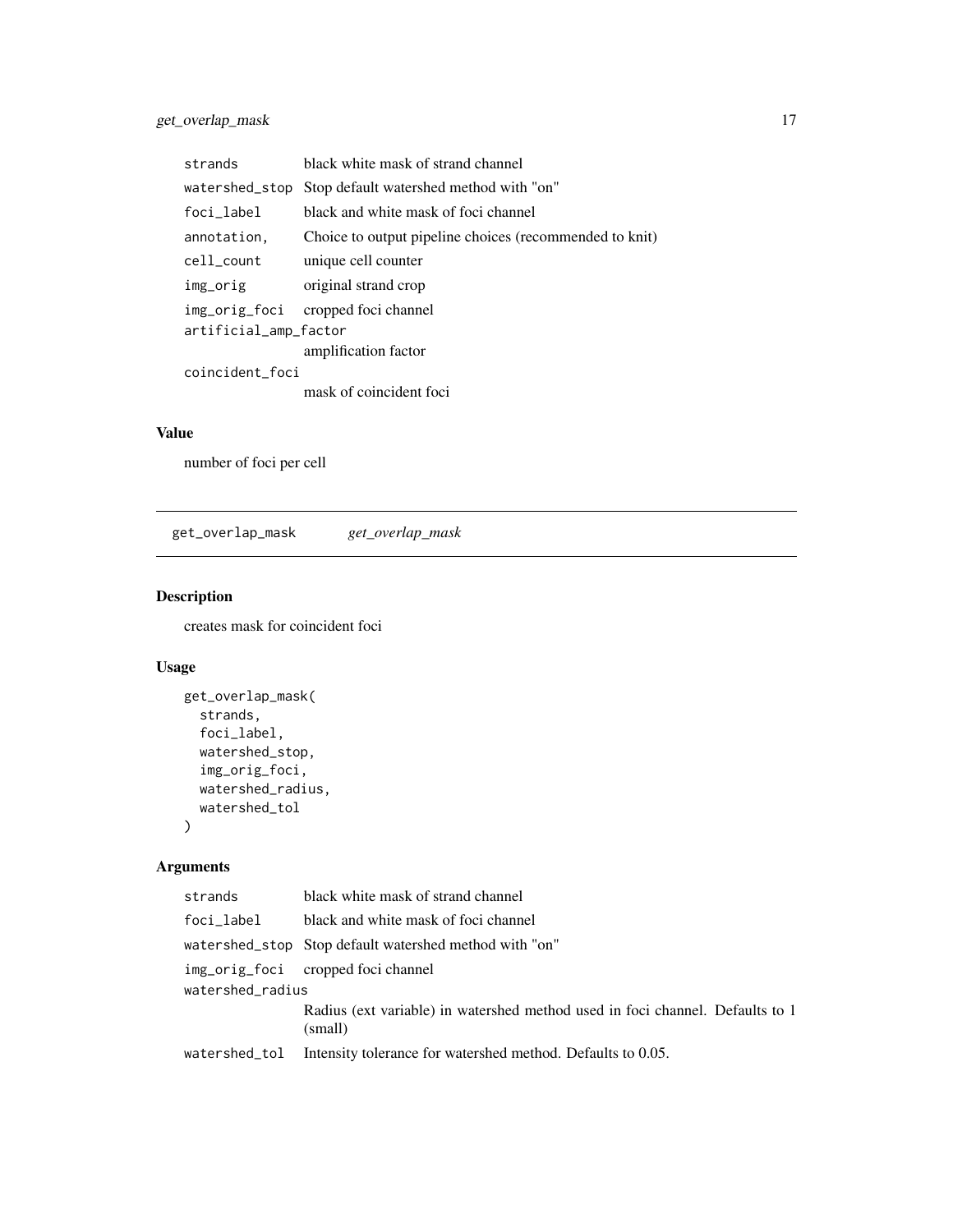<span id="page-17-0"></span>mask with coincident foci on strands

get\_pachytene *get\_pachytene*

## Description

Identifies crops in pachytene

#### Usage

```
get_pachytene(
  img_path,
  species_num = 20,
 offset = 0.2,
  ecc_{thresh} = 0.85,
  area_{th}resh = 0.06,
  annotation = "off",channel2_string = "SYCP3",
  channel1_string = "MLH3",
  file_ext = "jpeg",
 KO\_str = "--",WT\_str = "++",KO_out = "--/--",WT_out = "+/+',
 path_out = img_path,
 artificial_amp_factor = 3,
  strand_amp = 2,
 resize_1 = 120\mathcal{L}
```

| img_path,       | path containing crops analyse                                                                                            |
|-----------------|--------------------------------------------------------------------------------------------------------------------------|
| species_num.    | number of chromosomes in the species                                                                                     |
| offset.         | Pixel value offset used in the rholding for the synaptonemal complex (SYCP3)<br>channel                                  |
| ecc_thresh.     | The minimum average eccentricity of all objects in mask determined by com-<br>pute features, for a cell to be pachytene. |
| area_thresh,    | The minimum ratio of pixels included in mask to total, for a cell to be classified<br>as pachytene.                      |
| annotation.     | Choice to output pipeline choices (recommended to knit)                                                                  |
| channel2_string |                                                                                                                          |
|                 | String appended to the files showing the channel illuminating synaptonemal<br>complexes. Defaults to SYCP3               |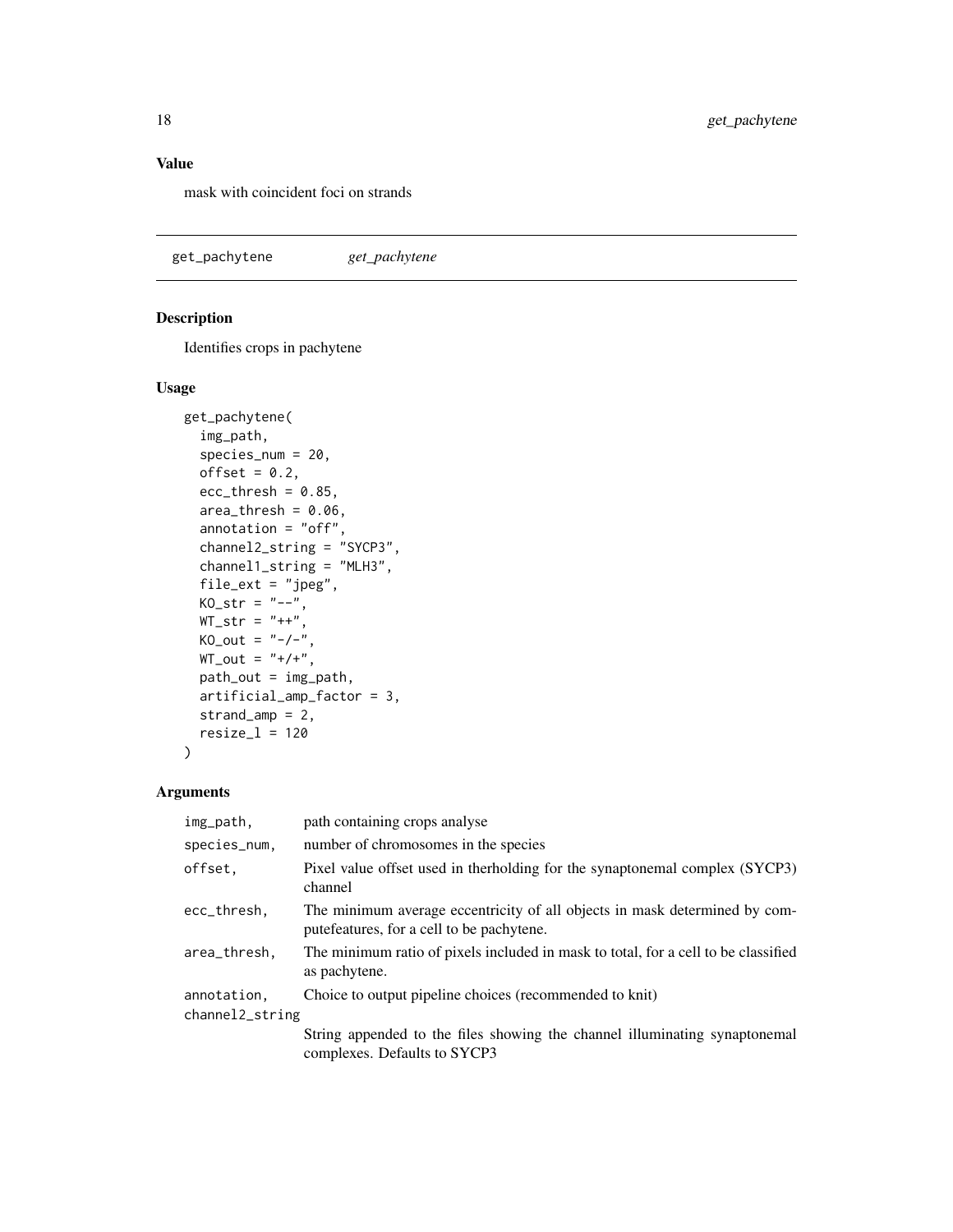#### <span id="page-18-0"></span>keep\_cells 19

| channel1_string       |                                                                                                     |  |
|-----------------------|-----------------------------------------------------------------------------------------------------|--|
|                       | String appended to the files showing the channel illuminating foci. Defaults to<br>MLH <sub>3</sub> |  |
| file_ext              | file extension of your images e.g. tiff jpeg or png.                                                |  |
| KO_str                | string in filename corresponding to knockout genotype. Defaults to $-$ .                            |  |
| WT_str                | string in filename corresponding to wildtype genotype. Defaults to $++$ .                           |  |
| KO_out                | string in output csv in genotype column, for knockout. Defaults to -/-.                             |  |
| WT_out                | string in output csv in genotype column, for knockout. Defaults to $+/-$ .                          |  |
| path_out,             | user specified output path. Defaults to img path                                                    |  |
| artificial_amp_factor |                                                                                                     |  |
|                       | Amplification of foci channel, for RGB output files. Deaults to 3.                                  |  |
| strand_amp            | multiplication of strand channel.                                                                   |  |
| resize_l              | length of resized square cell image.                                                                |  |

#### Details

This function takes the crops make by auto\_crop fast, and determines the number of synaptonemal complex candidates by considering the local background and using EBImage functions. In general, very bright objects which contrast highly with the background will be classified as the same object. Dim objects will likely be classified as many different objects. If the number of objects is too high compared to the species number (species\_num) then the cell is determined to not be in pachytene. Note that this function has been optimized for mouse cells which can be very well spread / separated.

#### Value

Pairs of foci and synaptonemal channel crops for pachytene

#### Author(s)

Lucy McNeill

#### Examples

```
demo_path = paste0(system.file("extdata",package = "synapsis"))
SYCP3_stats <- get_pachytene(demo_path,ecc_thresh = 0.8, area_thresh = 0.04, annotation = "on")
```
keep\_cells *keep\_cells*

#### Description

Deletes objects in mask which are too small, large, oblong i.e. unlikely to be a cell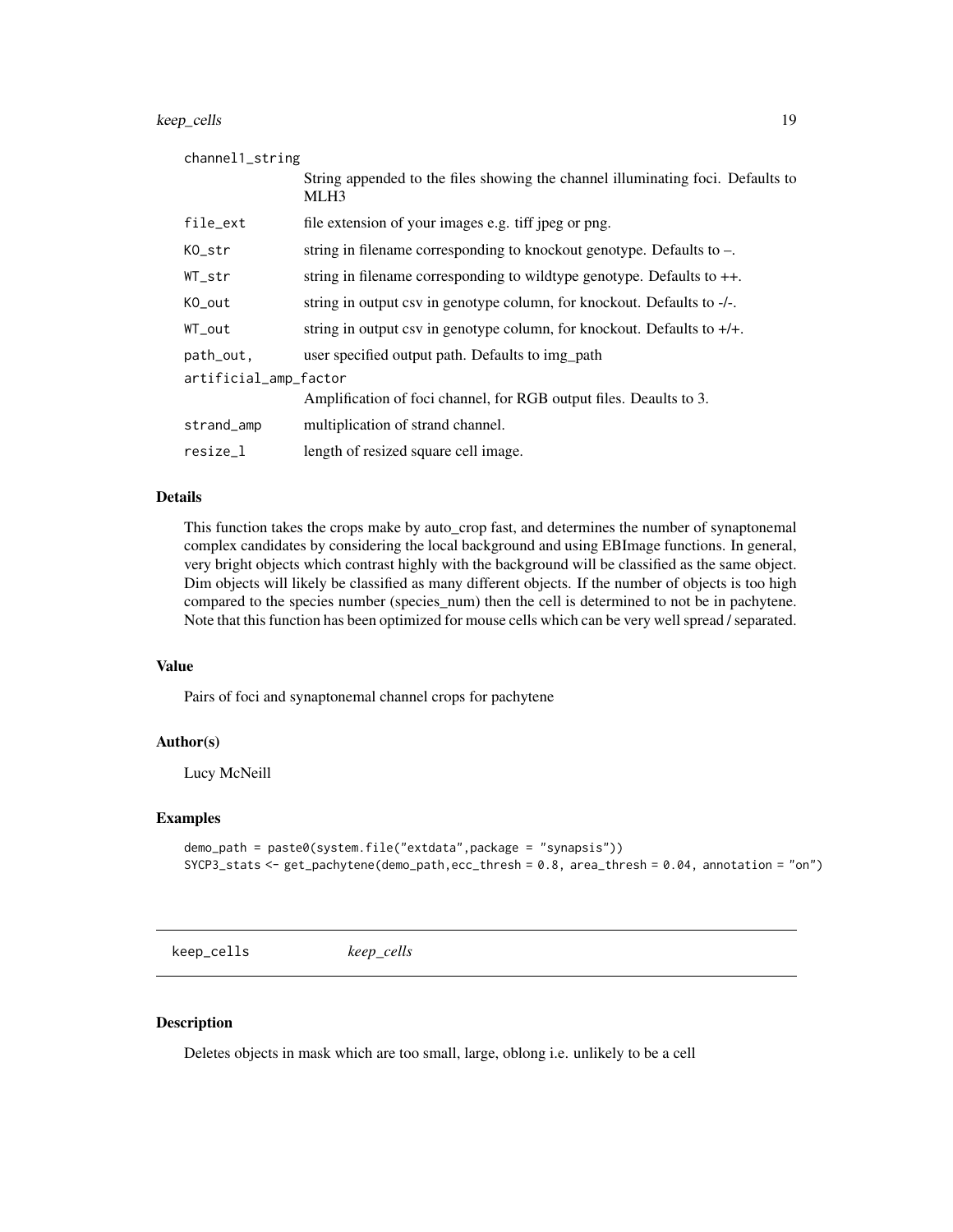# Usage

```
keep_cells(
 candidate,
 max_cell_area,
 min_cell_area,
 cell_aspect_ratio,
 crowded_cells,
  annotation
)
```
#### Arguments

| candidate         | Mask of individual cell candidates                                                                      |
|-------------------|---------------------------------------------------------------------------------------------------------|
| max_cell_area,    |                                                                                                         |
|                   | Maximum pixel area of a cell candidate                                                                  |
| min_cell_area,    |                                                                                                         |
|                   | Minimum pixel area of a cell candidate                                                                  |
| cell_aspect_ratio |                                                                                                         |
|                   | Maximum aspect ratio of blob to be defined as a cell                                                    |
| crowded_cells     | TRUE or FALSE, defaults to FALSE. Set to TRUE if you                                                    |
| annotation,       | Choice to output pipeline choices (recommended to knit) have many cells in a<br>frame that almost touch |

#### Value

Mask of cell candidates which meet size criteria

make\_foci\_mask *make\_foci\_mask*

#### Description

creates foci mask for foci channel crop

```
make_foci_mask(
  offset_factor,
  bg,
  crowded_foci,
  img_orig_foci,
  brush_size,
  brush_sigma,
  disc_size_foci
\mathcal{E}
```
<span id="page-19-0"></span>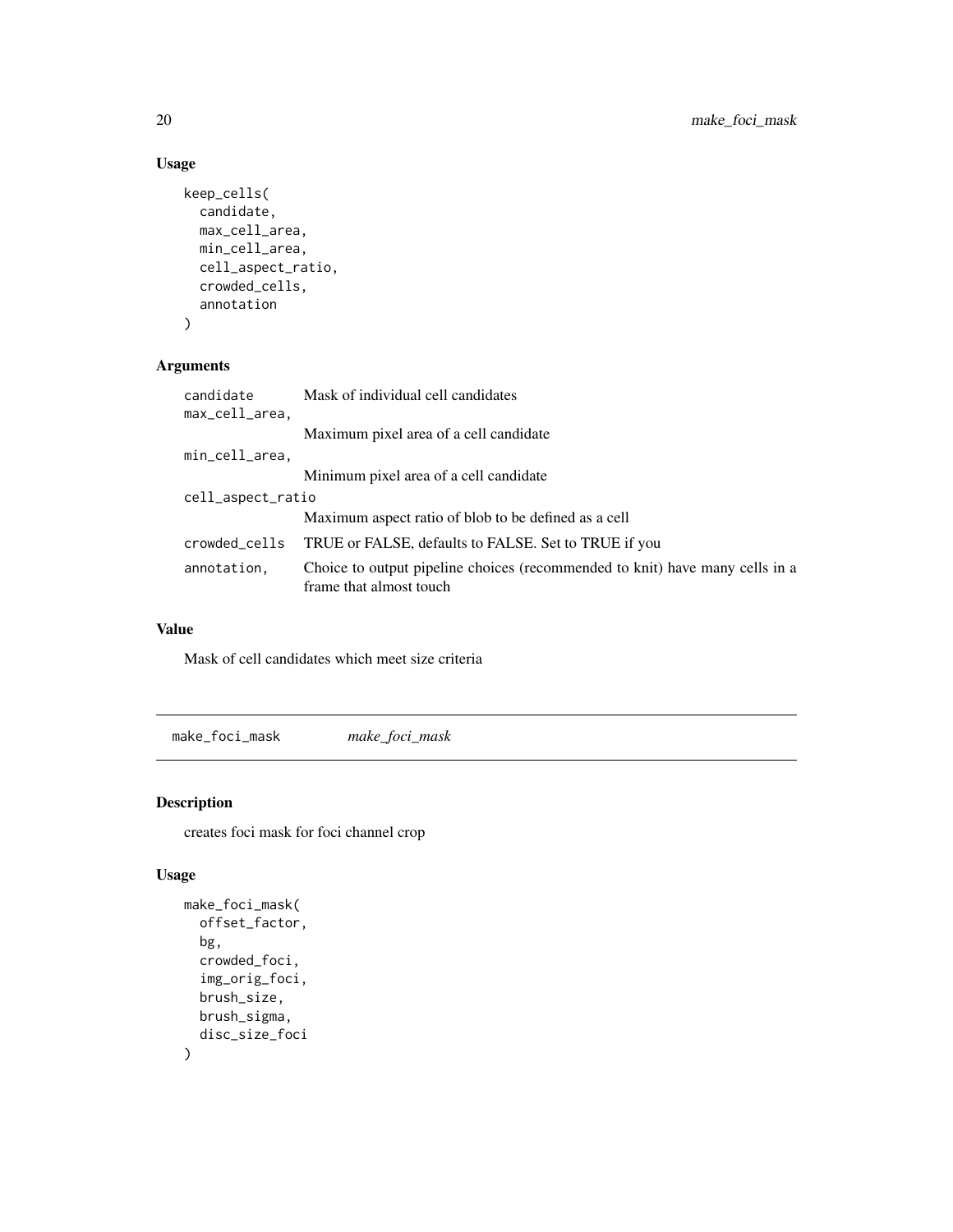<span id="page-20-0"></span>

| offset_factor | Pixel value offset used in thresholding of foci channel                              |  |
|---------------|--------------------------------------------------------------------------------------|--|
| bg            | background value- currently just mean pixel value of whole image                     |  |
| crowded_foci  | TRUE or FALSE, defaults to FALSE. Set to TRUE if you have foci > 100 or so.          |  |
| img_orig_foci | cropped foci channel                                                                 |  |
| brush_size    | size of brush to smooth the foci channel. Should be small to avoid erasing foci.     |  |
| brush_sigma   | sigma for Gaussian smooth of foci channel. Should be small to avoid erasing<br>foci. |  |
|               | disc_size_foci size of disc for local background calculation in foci channel         |  |

#### Value

foci mask

make\_strand\_mask *make\_strand\_mask*

# Description

creates strand mask for strand channel crop

#### Usage

```
make_strand_mask(
  offset_px,
  stage,
  img_orig,
  disc_size,
  brush_size,
  brush_sigma
)
```

| offset_px,   | Pixel value offset used in thresholding of synaptonemal complex channel                                                                                                                                                                                                                                                                                       |
|--------------|---------------------------------------------------------------------------------------------------------------------------------------------------------------------------------------------------------------------------------------------------------------------------------------------------------------------------------------------------------------|
| stage,       | meiosis stage of interest. Currently count_foci determines this with threshold-<br>ing/object properties in the synaptonemal complex channel by previosly calling<br>the get_pachytene function. Note that if using this option, the count_foci func-<br>tion requires that the input directory contains a folder called "pachytene" with<br>the crops in it. |
| img_orig     | original strand crop                                                                                                                                                                                                                                                                                                                                          |
| disc_size    | size of disc for local background calculation in synaptonemal complex channel                                                                                                                                                                                                                                                                                 |
| brush_size,  | size of brush to smooth the foci channel. Should be small to avoid erasing foci.                                                                                                                                                                                                                                                                              |
| brush_sigma, | sigma for Gaussian smooth of foci channel. Should be small to avoid erasing<br>foci.                                                                                                                                                                                                                                                                          |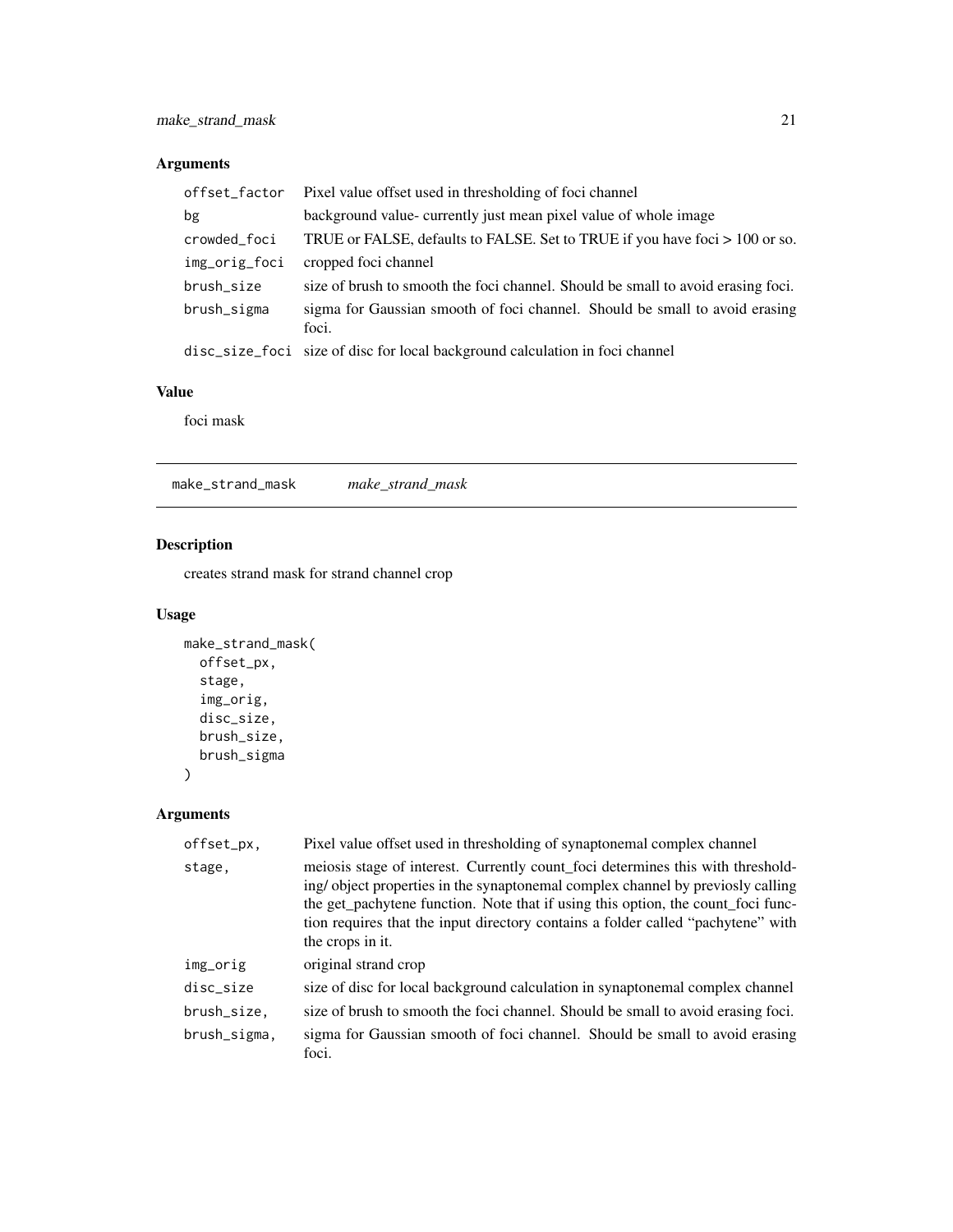<span id="page-21-0"></span>strand mask

remove\_XY *remove\_XY*

# Description

applies new row to data frame

# Usage

```
remove_XY(foci_label, foci_candidates, foci_areas)
```
# Arguments

| foci label      | black and white mask of foci channel        |
|-----------------|---------------------------------------------|
| foci_candidates |                                             |
|                 | compute Features data frame of foci channel |
| foci areas      | the areas of the foci objects               |

### Value

mask with XY blob removed